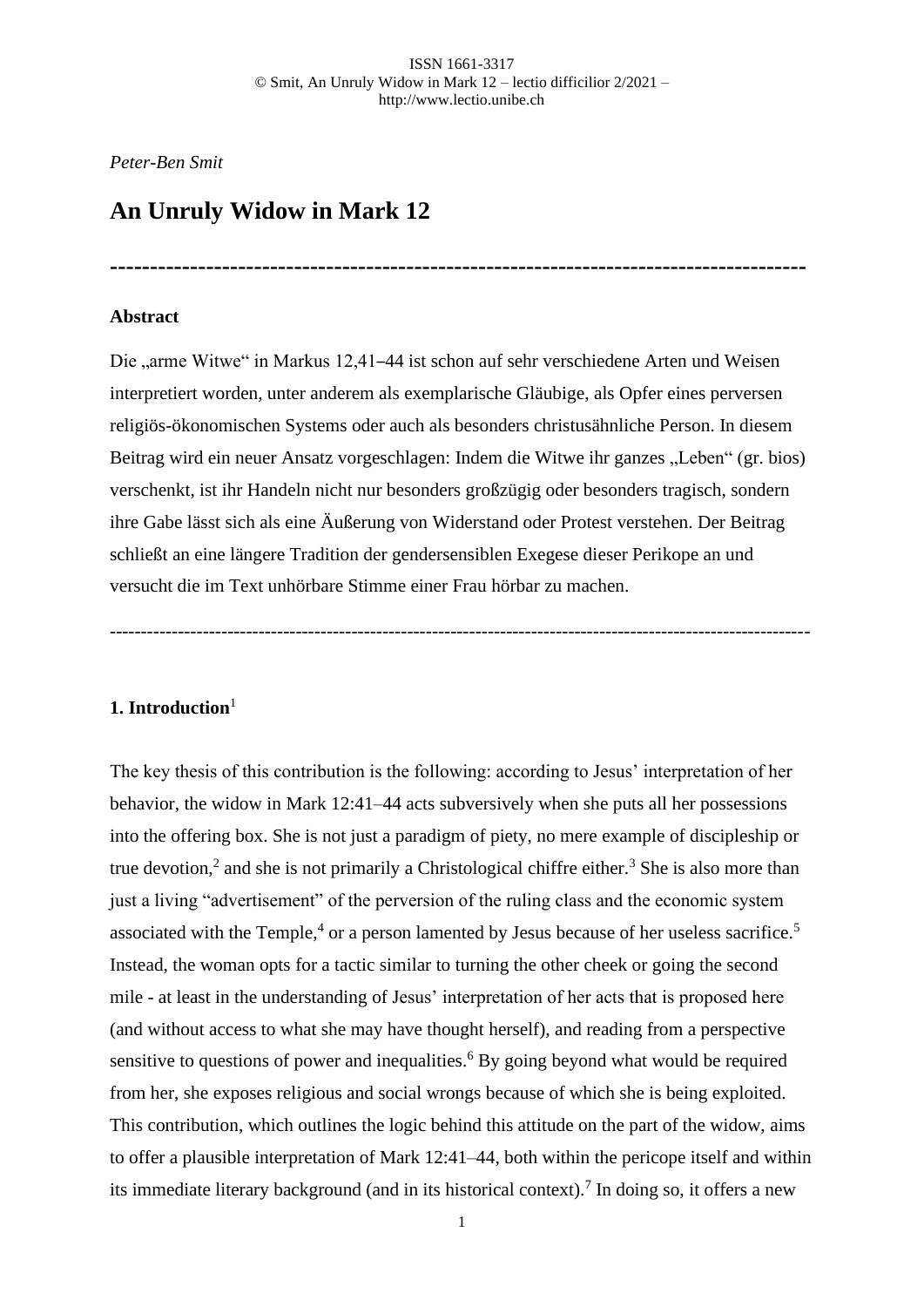answer to the question of the meaning and function of this striking, yet silent and nameless woman in Mark 12. A starting point for the interpretation is offered by the notion, broadly supported in exegetical scholarship, that the text deals with the functioning of the Temple (and its economics) as part of an unjust and exploitative society, which is related to forms of resistance on the part of the marginal as they occur elsewhere in Jesus' traditions. That Temple criticism is at stake is indicated by the distance between the ideals outlined in texts such as Psalm 84:3 on the one hand, and the criticism of religious leaders that immediately precedes Mark 12:41–44 (vv. 38–40) and the subsequent apocalyptic speech of Jesus in Mark 13, which sees little future for the Temple.<sup>8</sup> Methodologically, this essay approaches Mark 12:41–44 from a narrative perspective and focuses on what takes place in the world "of" the text, rather than "behind" or "in front of" it. References to what characters may have thought or felt, as they occur in what follows, are to be taken in a metaphorical sense. In proceeding in this manner, this essay seeks to further an interpretative agenda that is informed by feminist concerns, such as an interest in the role of women and an exploration of their agency, should a text give reason to do so (and given that the widow in Mark 12 acts, there is such a reason). Naturally, the text has been the (frequent) subject of (feminist) interpretation. Important contributions include those of Wright, $9$  who initiated a shift in interpretation from understanding Jesus' words as a praise of the widow to a lament over her. Struthers Malbon,  $10$ reacting to Wright, has argued that the narrative is set in multiple narrative contexts, which allows for multiple (valid) interpretations. Surveying some recent interpretations, including some by feminist scholars, gives an impression as to the current state of the question (in lieu of surveying all available literature, which would go widely beyond the scope of this contribution; although a short pericope, it has invited many interpretations).

In a contribution to the 2015 Festschrift for Ross Shepard Kraemer, Levine, the editor of the Feminist Companion to the Gospel of Mark (in which Struthers Malbon's contribution was reprinted), argues as follows:

"Mark's widow is, in her narrative context, a visual example of wholehearted dedication, selfsacrifice, and piety. She becomes, like the woman who anoints Jesus, an object lesson for Jesus and a moral exemplar for Mark's readers. But in Mark's narrative, causes of poverty go unaddressed; the widow's fate especially goes unnoticed, given the predicted destruction of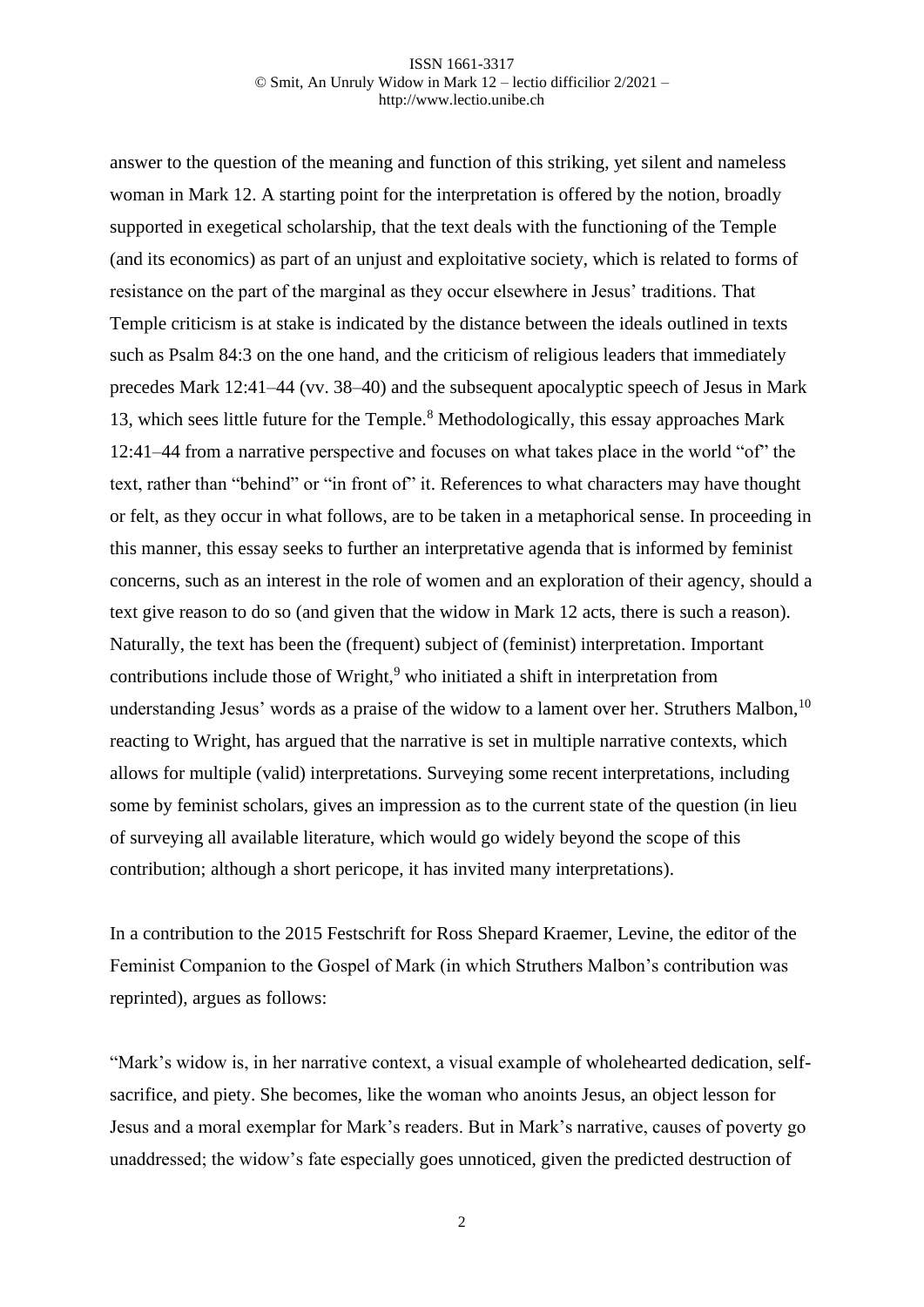the temple - a temple in whose system she participates; and the widow's own interior thoughts go unnoted. She requires a political response."<sup>11</sup>

Levine also includes some words of hermeneutical and historiographical caution in her essay that are worth quoting here as well:

"The widow is, for revisionist readers, a victim of a corrupt system. The good news in their readings can be found in institutional critique, anti-imperial polemic, and attention to economic inequity. The conclusions, however, can derive from ahistorical moves, and they can threaten to inculcate or reinforce anti-Jewish readings even as they strip away the widow's agency and awareness. The woman is necessarily an unreliable witness. She does not speak for herself, so we have to give her words. In doing so, we will project our own values and concerns, traditions, and ethics, onto her. These projections then become part of our common discourse today, as we interrogate the arguments, and the evidence. From this process, even unreliable witnesses may tell us something about themselves, and about ourselves as well."<sup>12</sup>

Taking Levine's words into account, it should be stressed that

(a) the pericope is regarded as concerning an intra-Jewish event and commentary upon it, not an anti-Jewish one;

(b) the "unreliable" witness, i.e. the widow, constitutes, in fact, a "gap" in the text, which, as scholars of narrative have pointed out,  $13$  invites filling out. Naturally, this takes place, also in this essay, by making use of the imagination of the reader (the essay's author), yet this imagination should, in order to be more than just a flight of fancy and to contribute to (scholarly) reflection on the text, be substantiated: that is the purpose of the remainder of this text.

In the 2015 Festschrift for Elizabeth Struthers Malbon, Ira Brent Driggers also makes a case<sup>14</sup> in which he seeks to mediate between the positions of Wright and Struthers Malbon. In particular, he argues that while there is a dimension of praise for the (pious) gift of the widow, the victimization of the widow is also a strong theme in the text, and the dissimilarity between the two should be taken into account in an interpretation of the text, noting that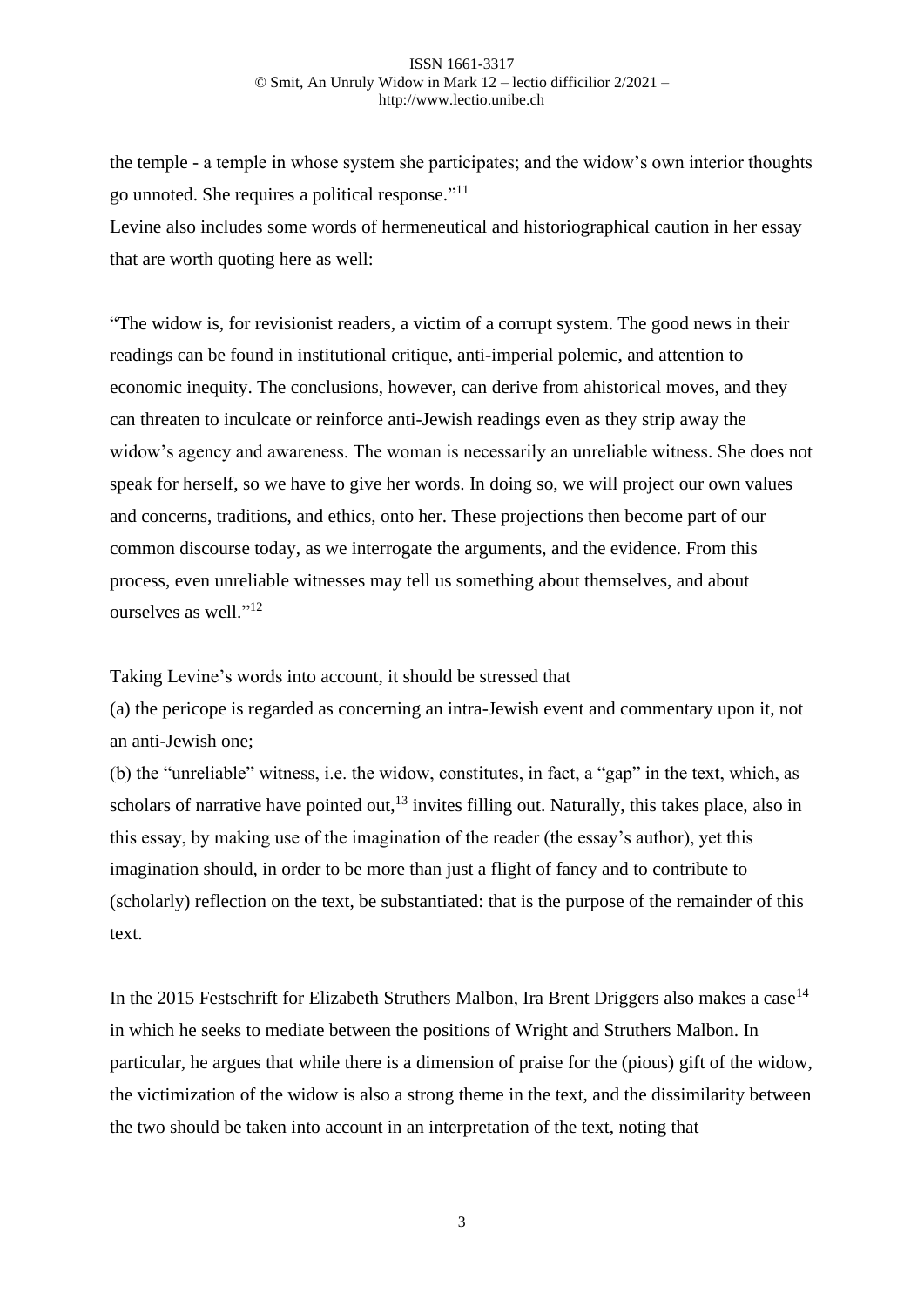"Ironically, it is in the extreme-ness of Mark's language - 'everything she had … her whole life' (12:44) - that both encourages a parallel to discipleship at the symbolic level and establishes the tragedy of the widow's plight at the literal level."<sup>15</sup>

Finally, in 2019, Becker argued that the story has three functions: <sup>16</sup>

"Vor diesem Hintergrund hat Jesu Anerkennung der 'armen Witwe' drei Funktionen – und so bleibt die markinische Erzählung nicht bei der Beschreibung der Witwe (und ihrer Handlung) stehen, sondern zielt auf die Deutung, die Jesus dem Auftreten der Witwe verleiht: Der markinische Jesus übt in Jerusalem, ganz im Sinne einer jüdischen Prophetengestalt, erstens Tempel- und Sozialkritik. Indem er der armen Witwe und nicht den vielen Reichen, die am Tempel Geld einlegen, Recht und Würde zuspricht, erweist Jesus sich zweitens als wahrer und gerechter Herrscher, Königs- oder Gottessohn (s. auch Mk 12,35–37): Er verhilft der Witwe zu ihrer Anerkennung. Eine Motivparallele dazu findet sich in einem Makarismus im slavischen Henochbuch (42,9), wo es heißt: Selig ist, wer ein gerechtes Gericht für die Waise und die Witwe richtet und jedem Gekränkten hilft.

Die Episode über die 'arme Witwe' steht schließlich im Zusammenhang der Zeitdeutung seit der Verfluchung des Feigenbaumes in Mk 11 (Vv. 12–14, 20–1). Im Lichte eines zweiten Henochbelegs (50,6) ist auch in Mk 12,41-4 unausgesprochen vorausgesetzt, dass die Missachtung der Witwe die Strafe Gottes heraufbeschwört."

Thus, in many ways, there is a shift back to an interpretation of the widow in terms of an exemplum or paradeigma (and with that, of the entire episode as a chreia), either of piety or of Christ(ology), or both, while the dimension of criticism (or lament) is retained to a greater or lesser extent.<sup>17</sup>

Here, a different approach focuses on the woman's agency and its potentially subversive character, which has been proposed before, for instance by Kim and Kozar. Kim focuses on the widow's rejection of any and all ties to the Roman Empire and her allegiance with Jesus' proclamation of the kingdom, an interpretation that is not followed here, as neither topic seems to be particularly prominent in the (immediate) literary context of the pericope, nor in the pericope itself.<sup>18</sup> Kozar seeks to focus on the widow's silent action as a free act, which means that, although silent, she is not silenced by anyone: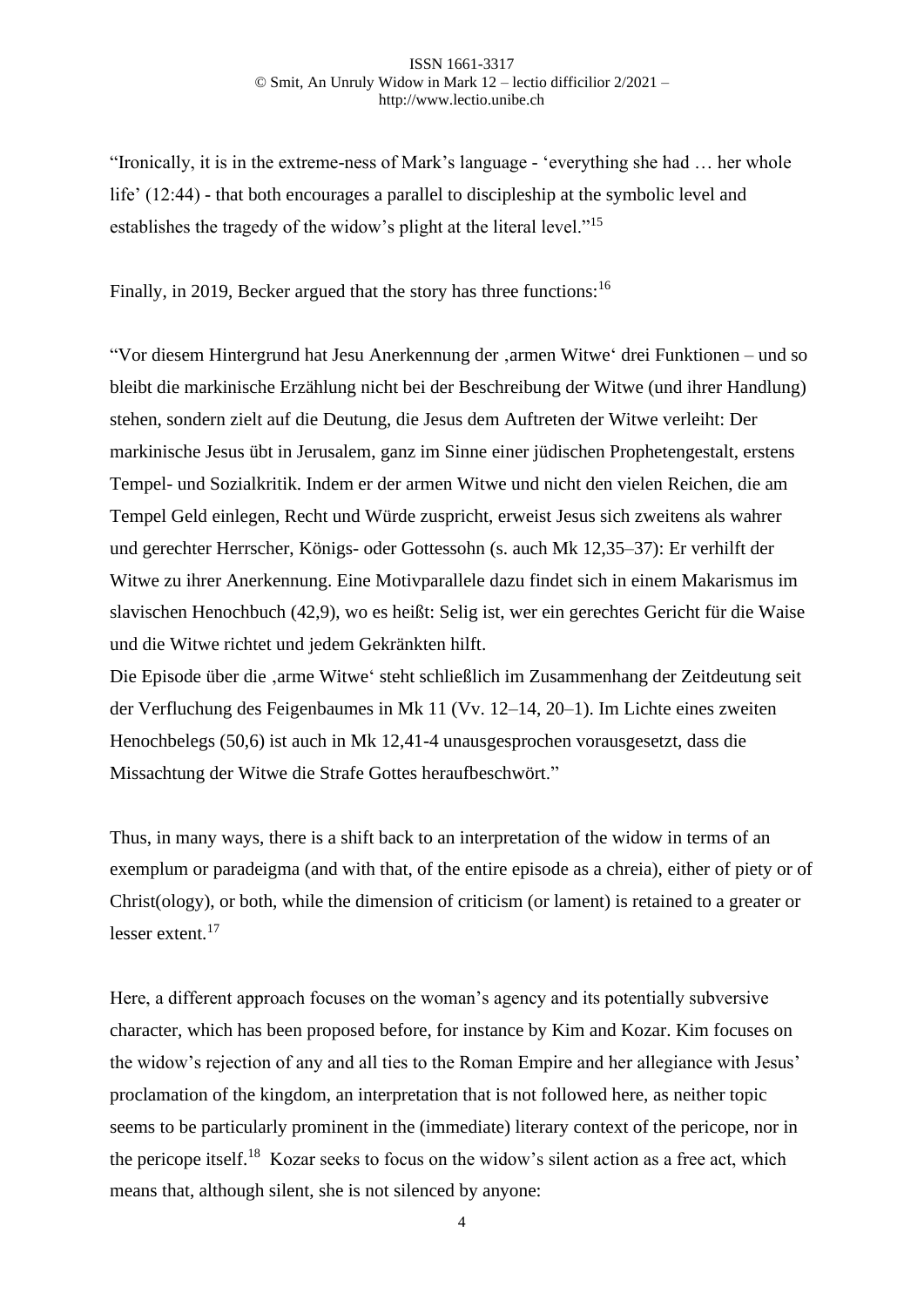"The widow's contribution must be viewed as freely given. It is precisely the gift of her life and the ethic this might inspire that does justice to her silent act of total giving. I argue that the Temple widow is not silenced by any societal group. Viewing her as simple reference to male conflict devalues her silent and free action."<sup>19</sup>

Taking its cue from these contributions and the broader tradition of interpretation that stresses the story's character as one of protest against social (or rather, socio-religious) injustice, this contribution explores the silent agency of the widow further. In doing so, due attention is paid to the narrative contexts involved as well, both the immediate one (the criticism of religious leaders preceding and the apocalyptic discourse concerning the Temple following the pericope) and the broader one (the Christological narrative of Mark, in the sense of a narrative that unpacks the identification of Jesus as the Christ). In doing so, it will be argued that the widow's free act of overabundant generosity is both subversive vis-à-vis the (economic and political) system in which she is trapped and restores her dignity,<sup>20</sup> while it can also be read as an interpretive lens through which the subsequent narrative of Jesus' betrayal and passion can be read. In this narrative, the apparent victim is, seen on the background of Markinian Christology and soteriology at large, an active agent who gives himself, albeit in the guise of being betrayed, which only happens willingly.<sup>21</sup> In this way, while the widow can (logically) also be seen as an instantiation of Christ-like identity, Jesus can just as well be seen as an example of widow-like existence. The former is suggested by the inclusion of Mark 12:41–44 into the larger narrative of Jesus' vita, yet Jesus' identification in the course of this narrative also takes shape through the "company that he keeps" and with which he associates or even identifies himself.<sup>22</sup> With this background, it is now possible to turn to those aspects of the Jesus tradition that will serve as a hermeneutical lens that permits the development of a "new perspective" on the widow in Mark 12:41–44.

### **2. Over the Top: A Way of Resistance**

In the past decennia, a tradition of research has been developed that stresses the subversive character of seemingly mild or submissive attitudes that Jesus teaches his disciples (see recently Weidemann, in relation to masculinity studies).<sup>23</sup> They show that Jesus' instructions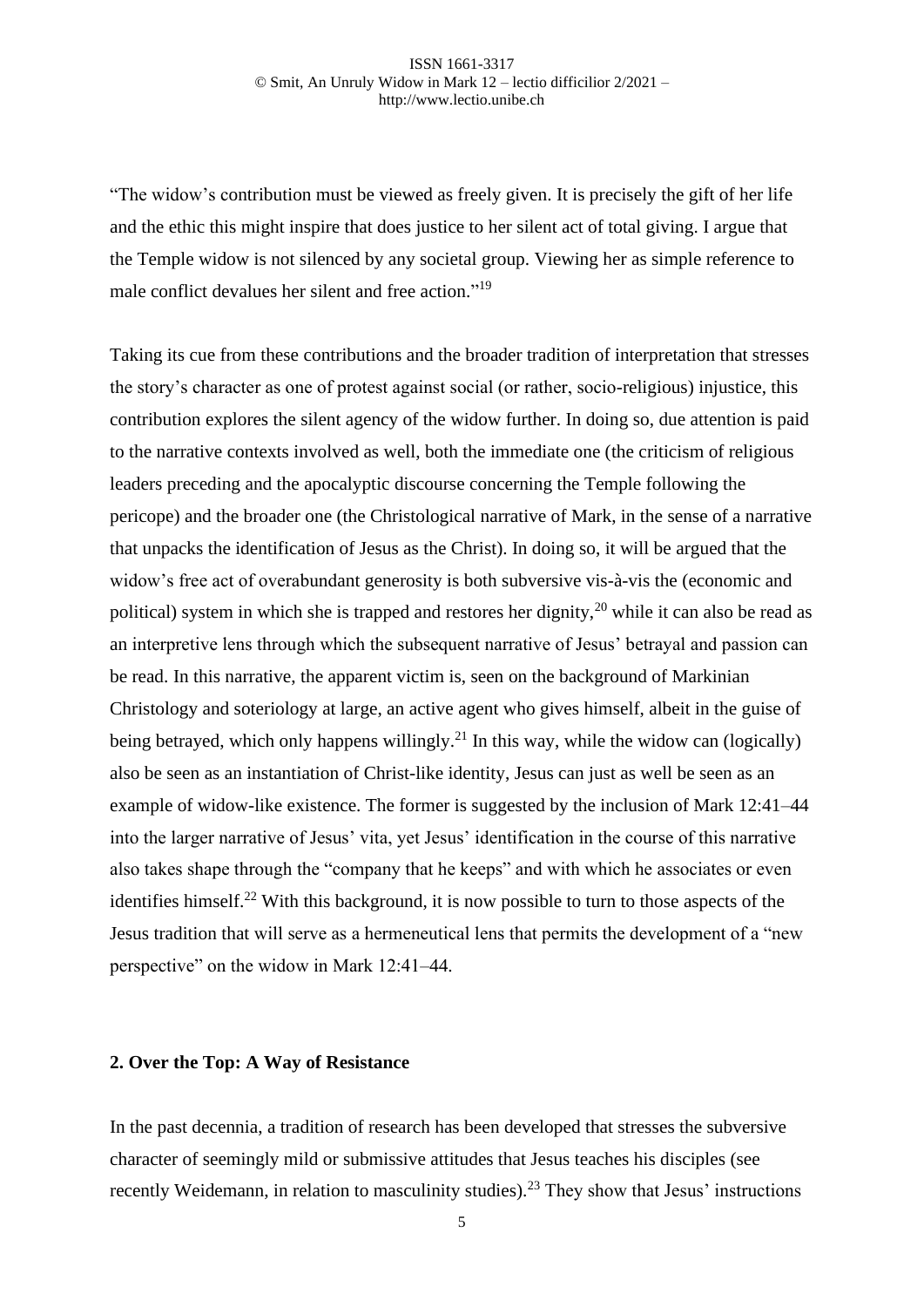entail more than a call for humility. A key text is in this respect Matthew 5:38–41 (par. Luke 6:29–30):

38 Ἠκούσατε ὅτι ἐρρέθη· ὀφθαλμὸν ἀντὶ ὀφθαλμοῦ καὶ ὀδόντα ἀντὶ ὀδόντος. 39 ἐγὼ δὲ λέγω ὑμῖν μὴ ἀντιστῆναι τῷ πονηρῷ· ἀλλ᾽ ὅστις σε ῥαπίζει εἰς τὴν δεξιὰν σιαγόνα [σου], στρέψον αὐτῷ καὶ τὴν ἄλλην· 40 καὶ τῷ θέλοντί σοι κριθῆναι καὶ τὸν χιτῶνά σου λαβεῖν, ἄφες αὐτῷ καὶ τὸ ἱμάτιον· 41 καὶ ὅστις σε ἀγγαρεύσει μίλιον ἕν, ὕπαγε μετ᾽ αὐτοῦ δύο. 38 You have heard that it was said, "An eye for an eye and a tooth for a tooth." 39 But I say to you, Do not resist an evildoer. But if anyone strikes you on the right cheek, turn the other also; 40 and if anyone wants to sue you and take your coat, give your cloak as well; 41 and if anyone forces you to go one mile, go also the second mile. (NRSV)

By contextualizing such ethical instructions in their socio-political setting, Jesus' teachings gain additional relief. Going the (literal and proverbial) extra mile then becomes more than just a request for submissiveness, but an attitude that unmasks and undermines the abusive exercise of power by embracing it and going beyond its demands. By foregoing retaliation something that isn't possible for someone in a marginal or subordinate position to begin with, certainly not in a colonial context (such as first-century CE Palestine) - weakness is transformed into power (even silently so, as verbal protest does not figure here; also, the widow in Mark 12 is silent). Weidemann summarizes this approach, which is viable in situations of (institutional) powerlessness, as follows, focusing on going the second mile:

"In aller Öffentlichkeit einem der Besatzer das Gepäck hinterherzutragen, ist natürlich ebenfalls eine massive Form der Demütigung, die weit schwerer wiegt als der Aspekt der physischen Gewalt. Indem er jedoch freiwillig eine zweite Meile mitgeht, bestimmt der vermeintlich Gezwungene selbst, wie lange und wie weit er mitgeht, er behält also das Heft des Handelns in der Hand. Hinzu kommt, dass er zugleich öffentlich in Szene setzt, er halte den Soldaten zu schwach für den Fußmarsch."<sup>24</sup>

This contribution argues that precisely this dynamic and social logic also occur in Mark 12:41–44. This argument will be developed as a novel interpretative proposal for this text, which has particular attention to female agency (albeit agency constructed through the, probably, doubly male lens of the Mark/Markinian tradition, assuming male authorship, and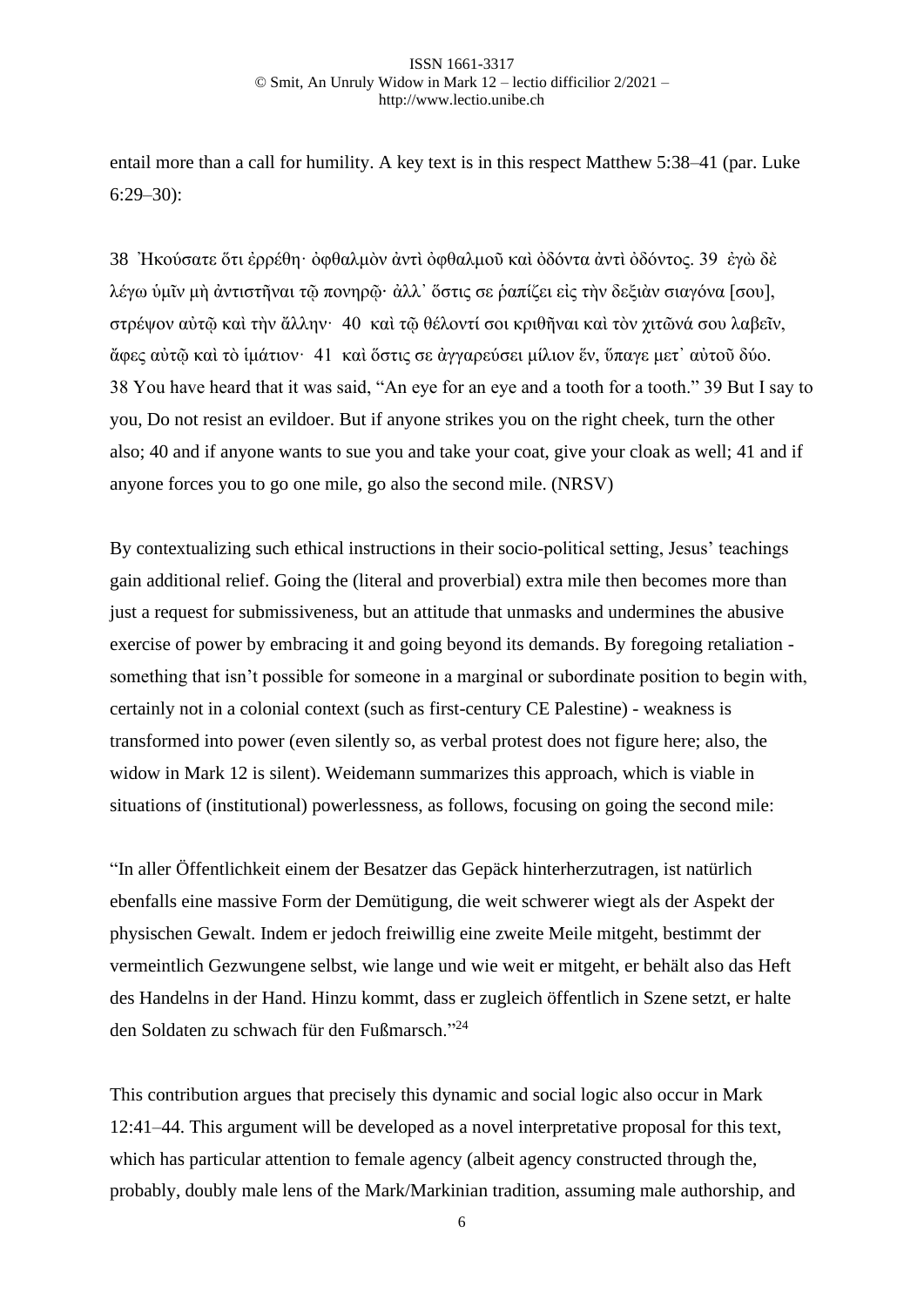Jesus as a male protagonist in Mark's narrative; in addition, also the author of this essay identifies as male).

This manner of proceeding does not mean that a genealogical relationship is assumed between the Markinian text and this tradition as it is now found in Matthew 5:38–41 and Luke 6:29–30 (likely stemming from  $Q$ );<sup>25</sup> only an analogy between the contents of both traditions is constructed and argued for. That the two traditions seem to belong to different genres (direct instruction and, possibly, a chreia) does not need to be a problem, as the genres are much more akin than it might look at first glance. While Matthew and Luke offer ethical instruction without a broader narrative context (beyond the frame of the Sermon on the Mount/Plain), Mark's tradition offers Jesus' commentary in the context of a brief narrative. In that sense, the Markinian episode may be considered as a whole as a chreia (cf. also Jesus' teaching concerning a fig tree in Mark 11), which makes it very close to the kind of instruction that takes place in Matthew and Luke. Yet, as will be stressed below, the Markinian text does not contain an ethical instruction, but only uses the same logic that is part of Jesus' teaching in the two other synoptic Gospels to make a point related to both the dire straits and dignity of the widow and the hypocrisy and corruption of religious leaders (Scribes).

## **3. Mark 12:41–44 as a Subversive Text**

The subversive interpretation of seemingly meek and submissive behavior can also shed light on Mark 12:41–44, in particular in the following manner and based on the following observations, which have given rise to constructing this proposal:

• By throwing her entire "living" (βίος) into the offering box,  $^{26}$  the widow goes well beyond what may have been expected from her, at least reasonably and even by the standards of an unjust socio-political and economic system. By doing so, she takes the initiative herself, rather than just following orders or complying with conventions or expectations.

• By throwing into the offering box her "entire living" (ὅλον τὸν βίον), the widow also exposes the much more reluctant giving of the Scribes, as Jesus' commentary in vv. 43–44 confirms. Also, in this manner, she exercises agency.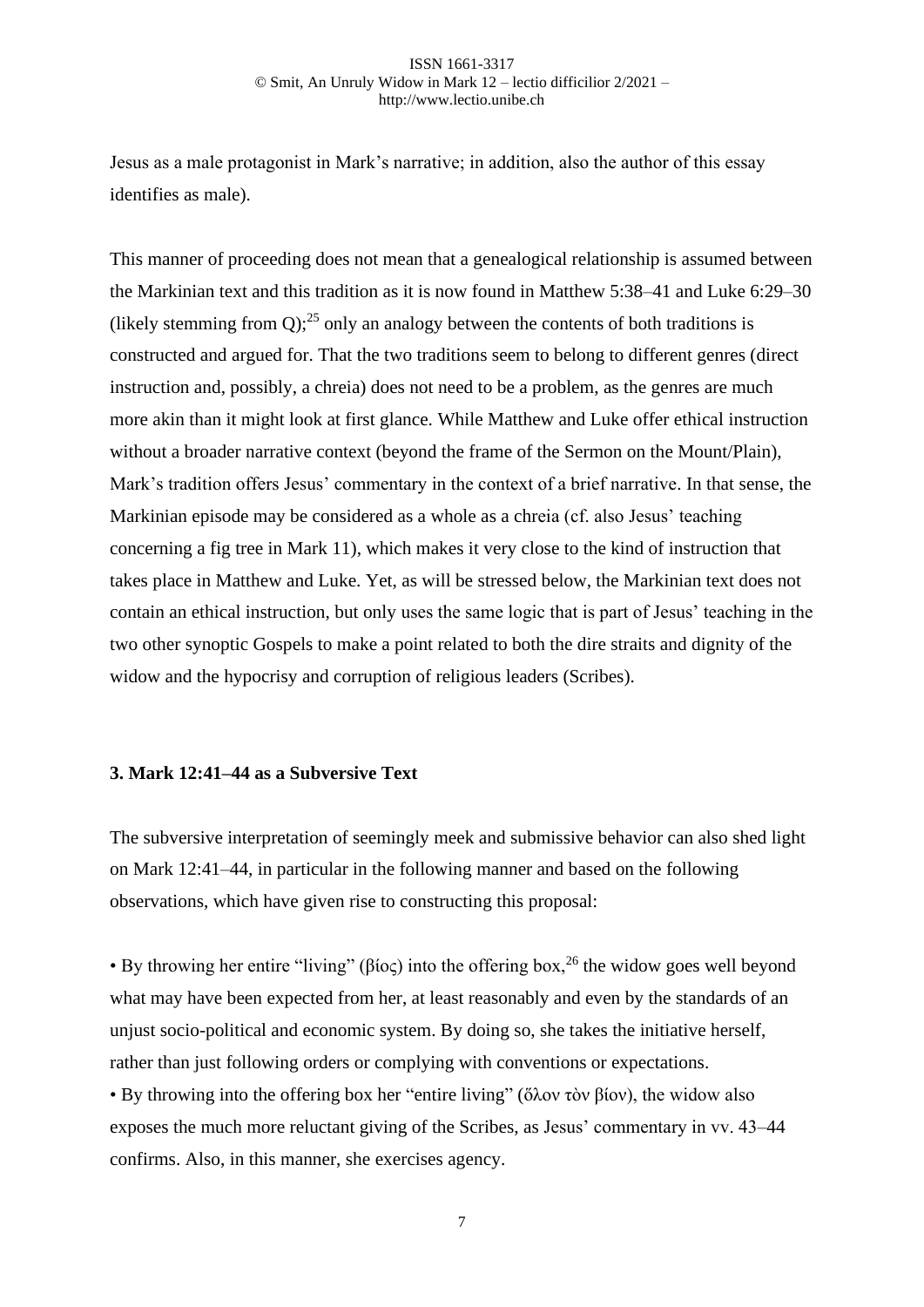Accordingly, the pericope is not just about exemplary behavior for true disciples, or primarily about a lamentably exploited widow whose fate illustrates the perversion of the Scribes. None of these interpretations has a clear basis in Jesus' words in vv. 43–44, or in Mark's description of the woman's behavior. Instead, the texts are about someone, a woman, a widow, a poor person without a name, who reclaims agency in a situation of complete powerlessness and marginalization and herself exposes forms of injustice. Her acts may be inspired by the courage of despair, but a reclamation of her own agency (and with that, dignity) it is, nonetheless. All of this is based on the poor and nameless widow's silent acts in the Temple, understood as the religious, political, and economic center of Israel, which are characterized by their voluntary character: no one forces her to give this much, as is suggested by Jesus' astonishment by it. Accordingly, this character of the gift is essential for its appreciation and for understanding Jesus' commentary on it.<sup>27</sup> After the widow has done what she came for in the Temple, Jesus interprets her acts in his commentary. He does not call for anything and does not do anything either.<sup>28</sup> His words do give meaning to her acts, however, as she herself does not do so and remains silent;<sup>29</sup> her acts only "speak" through Jesus' interpretation of them (to which Mark subscribes, of course). This interpretative proposal can be further unpacked and substantiated as follows.

The pericope preceding the account of the "widow's mites" indicates that the religious/socioeconomic system functions in such a manner that widows are being marginalized (Mark 12:38–40). Scribes want to walk around in splendid garments, to be greeted in the agora, to have a place of honor in the synagogues and at banquets (vv. 38–39), yet they are also identified as those who "devour widows' houses" (v. 40) and say long prayers for the sake of appearance. These remarks of Jesus are the climax of a largely conflict-filled encounter with the Pharisees, Herodians, Sadducees, and Scribes in Mark 12 at large (exception: vv. 28–34). All of this is prefaced in Mark 12 by the parable of the unfaithful servants in the vineyard (vv. 1–11), which introduces the topic of conflict. Following a fitting intermezzo in v. 12, referring to the plans to have Jesus arrested, a discussion with the Herodians and Pharisees about the question of taxes follows (vv.  $13-17$ ),<sup>30</sup> which is, in turn, followed by a discussion with the Sadducees about the levirate marriage (vv. 18–27) and a complex account of Jesus' relationship to the Scribes, including a conversation about the love commandment with a Scribe who is "not far from the kingdom" in vv. 28–34. On this, Jesus deals negatively with aspects of the teaching of the Scribes in vv. 35–37 and proceeds to disqualify them as a group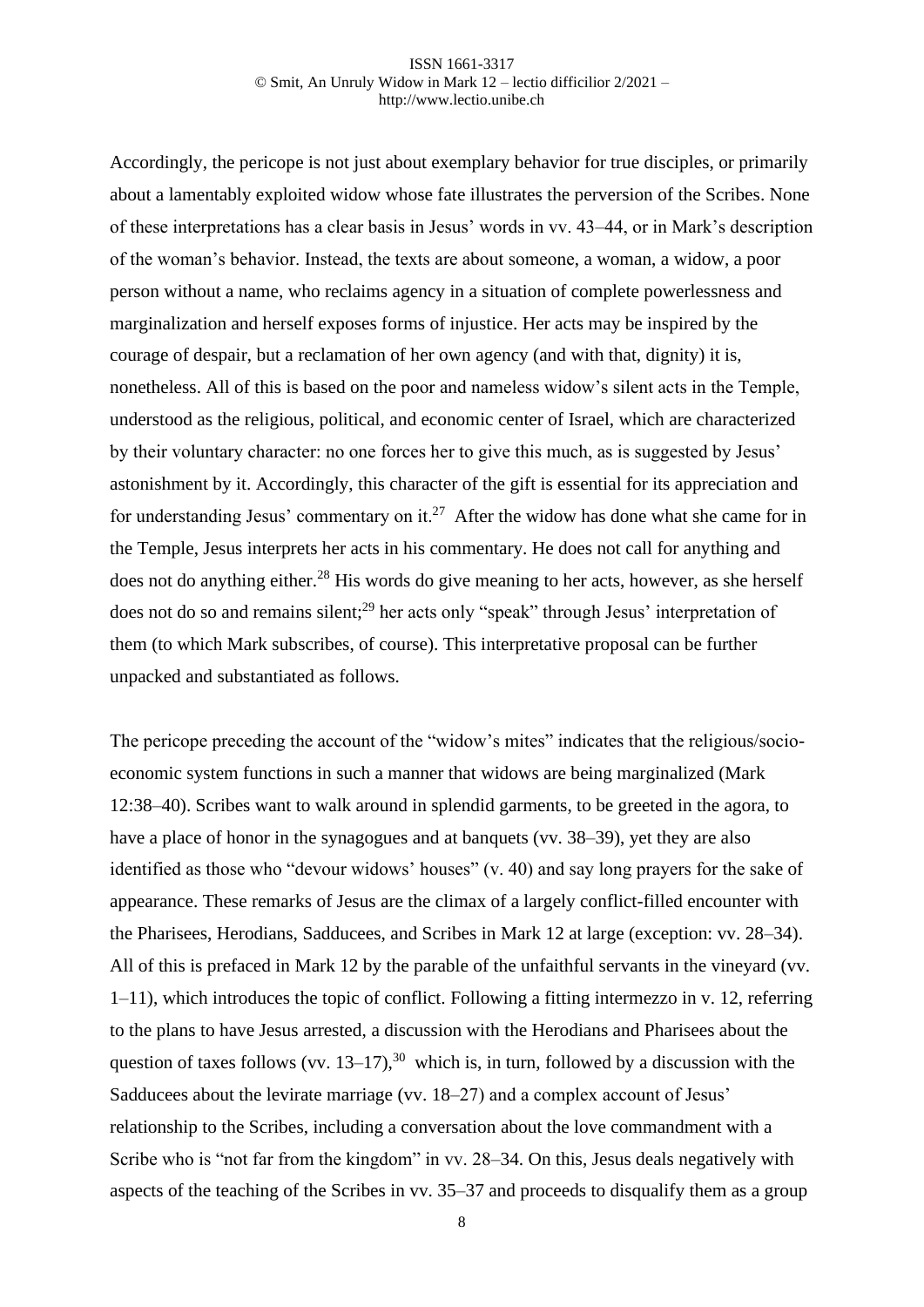in its totality in vv. 38–40, as already paraphrased above. The effect of this disqualification of the Scribes as a group contrasts with the portrayal of the one "righteous" scribe in vv. 35–37, a contrast that may add to the accusation of hypocrisy: even though Scribes can have perfectly good insight into the Law, their practice of it remains wanting.

The thematic link between vv. 38–40 and what follows in vv. 41–44 is provided, amongst other indicators, by the keyword "widow" ( $\gamma$ ήρα), which occurs in both pericopes and plays an analogous role in both of them.<sup>31</sup> In both cases, the term  $\chi$ ήρα indicates a socioeconomically vulnerable person.<sup>32</sup> Therefore, "devouring their houses"<sup>33</sup> is particularly heinous (the Scribes are referred to as οἱ κατεσθίοντες τὰς οἰκίας τῶν χηρῶν "they devour widow's houses" in v. 40), and for the same reason, it is striking that precisely a widow gives away all she has, her entire livelihood. These observations remain true even if the exact meaning of "devouring their houses" is debated. All interpretative proposals have in common that the expression is understood to mean that the Scribes exploit widows in a certain manner. Rather than protecting these vulnerable members of society, it looks as though the Scribes cause them to lose everything (a likely interpretation of "houses" is that it stands for a person's livelihood or sum of possessions), $34$  while profiting from this themselves.

Thus, widows are poor members of society who are also being exploited; and readers who have not understood the reference to widows in this manner are helped by Mark's nearly pleonastic reference to the main protagonist of vv. 41–44: a χήρα πτωχὴ "poor widow" (v. 42).<sup>35</sup> Because of this qualification of the widow and the preceding account of the Scribes' behavior in relation to widows, she appears in a particular light in vv. 41–44: as one of those persons whose house is being devoured and who is, accordingly, poor; her silence only adds to her marginality. The only term that Mark uses for this person is "widow" (not "woman," and he also does not name her), stressing this role while not emphasizing her as a person. This is also suggested by the reference to her as μία χήρα πτωχή, "a certain poor widow", in v. 42, and it is confirmed by the kind of gift she offers (λεπτὰ δύο, ὅ ἐστιν κοδράντης "two small copper coins, which are worth a penny"), hardly an impressive sum of money.<sup>36</sup> Here, it serves as the small gift of a poor person (other people also do not give much, see the reference to copper coins in v. 41);<sup>37</sup> the true (existential) size only becomes clear though Jesus' commentary in vv. 43–44. In particular, v. 44 works toward a climax regarding this topic, which becomes visible when following the Greek word order: Mark leaves the remark about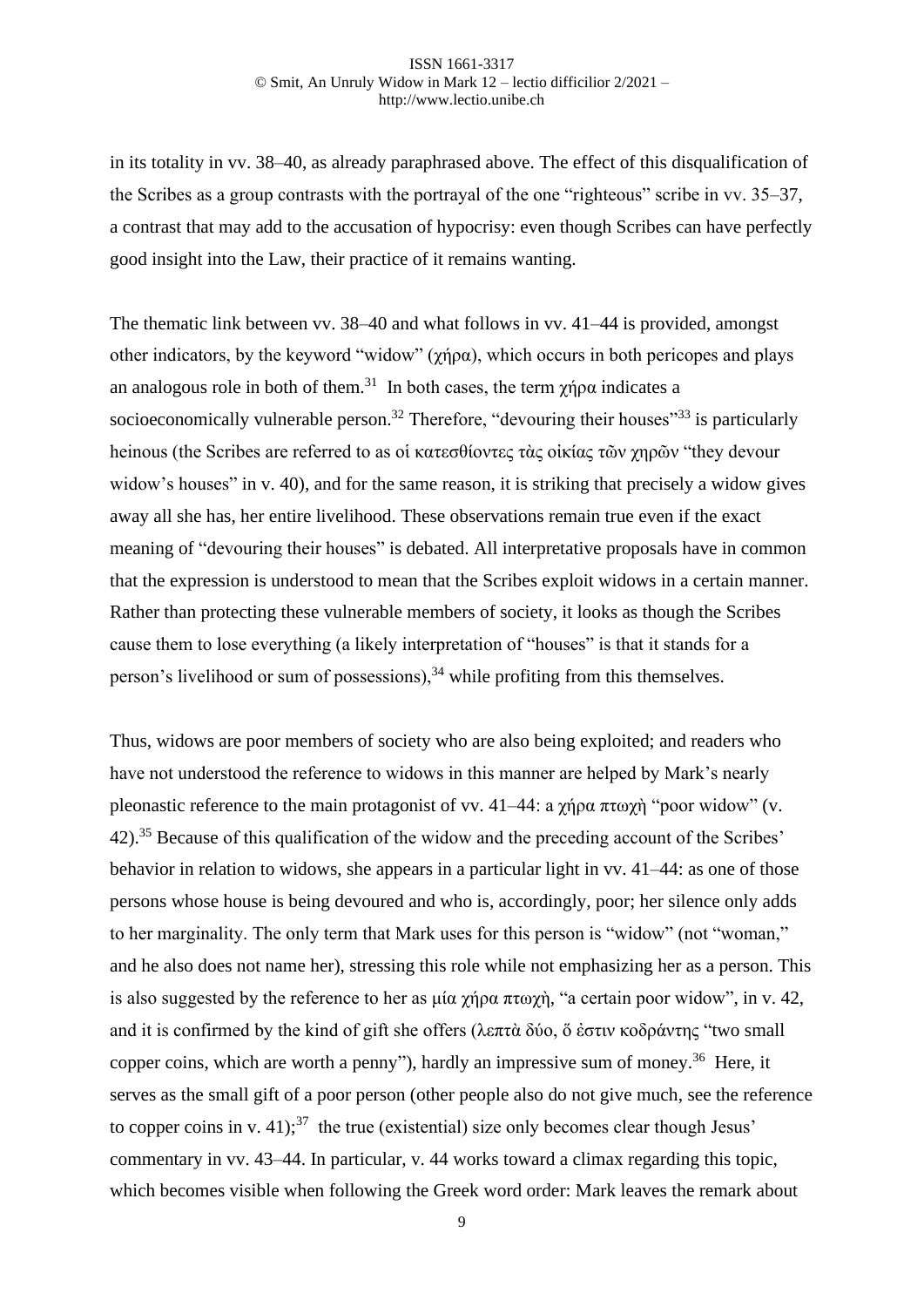these coins constituting her entire livelihood till the very last (πάντες γὰρ ἐκ τοῦ περισσεύοντος αὐτοῖς ἔβαλον, αὕτη δὲ ἐκ τῆς ὑστερήσεως αὐτῆς πάντα ὅσα εἶχεν ἔβαλεν ὅλον τὸν βίον αὐτῆς "For all of them have contributed out of their abundance; but she out of her poverty has put in everything she had, all she had to live on.").<sup>38</sup> This turns the negligible gift of a marginal "nobody" into an enormous donation, all the more because it seems to be a voluntary donation (suggested by the fact that she gives so much more than others and that no one seems to be forcing her). She certainly goes beyond being exploited passively. Also, although it is tempting to read this into the pericope, there is a complete absence of any conclusion on the part of Jesus regarding behavior by others. He never says, "and because of her example, everyone else should give in a similar manner"! Jesus only interprets the behavior of the widow in relation to her means (she gives her entire meager capital) and in relation to the behavior of the Scribes (who give only a little out of their abundance), and he does so with great emphasis, as evidenced by the introductory άμήν in v. 43.<sup>39</sup> Accordingly, the meaning of the pericope ought not to be sought in an absent call to a certain kind of behavior, but rather in what is there: a description of a poor widow's behavior and its interpretation by Jesus, and this in relation to what was said about widows immediately prior to vv. 41–44. This leads, then, to the following interpretative scenario: from Mark's perspective (partially "channeled" through the main protagonist, Jesus), the widow is a "typical" widow, poor, vulnerable, and likely exploited by dubious religious leaders; rather than throwing in the towel, however, she does something else: she enters the Temple and throws her last coins into the offering box (or Temple treasury - it does not matter for this interpretation). One could imagine her thinking, "well, you finagled me out of my house, here, you can have all of my savings as well!" In this manner, the widow operates in a manner akin to Jesus' teaching in the traditions about turning the other cheek or going the second mile, or by giving someone both your coat and cloak if only sued for one of these items. By taking (likely voluntary) action in this manner, she regains agency and takes the initiative again while, at the same time, exposing very publicly, in the Temple, the injustice of what is happening to her and the hypocrisy of religious leadership. This is what Jesus' words unpack for his disciples. He does nothing beyond this, but only makes explicit what he takes to be implicit in the act of this widow, who operates as a representative of all (women) in a similar situation (this role is both suggested and facilitated by her generic identification - it becomes easier both to identify with her and to see her as a representative of a certain kind of people).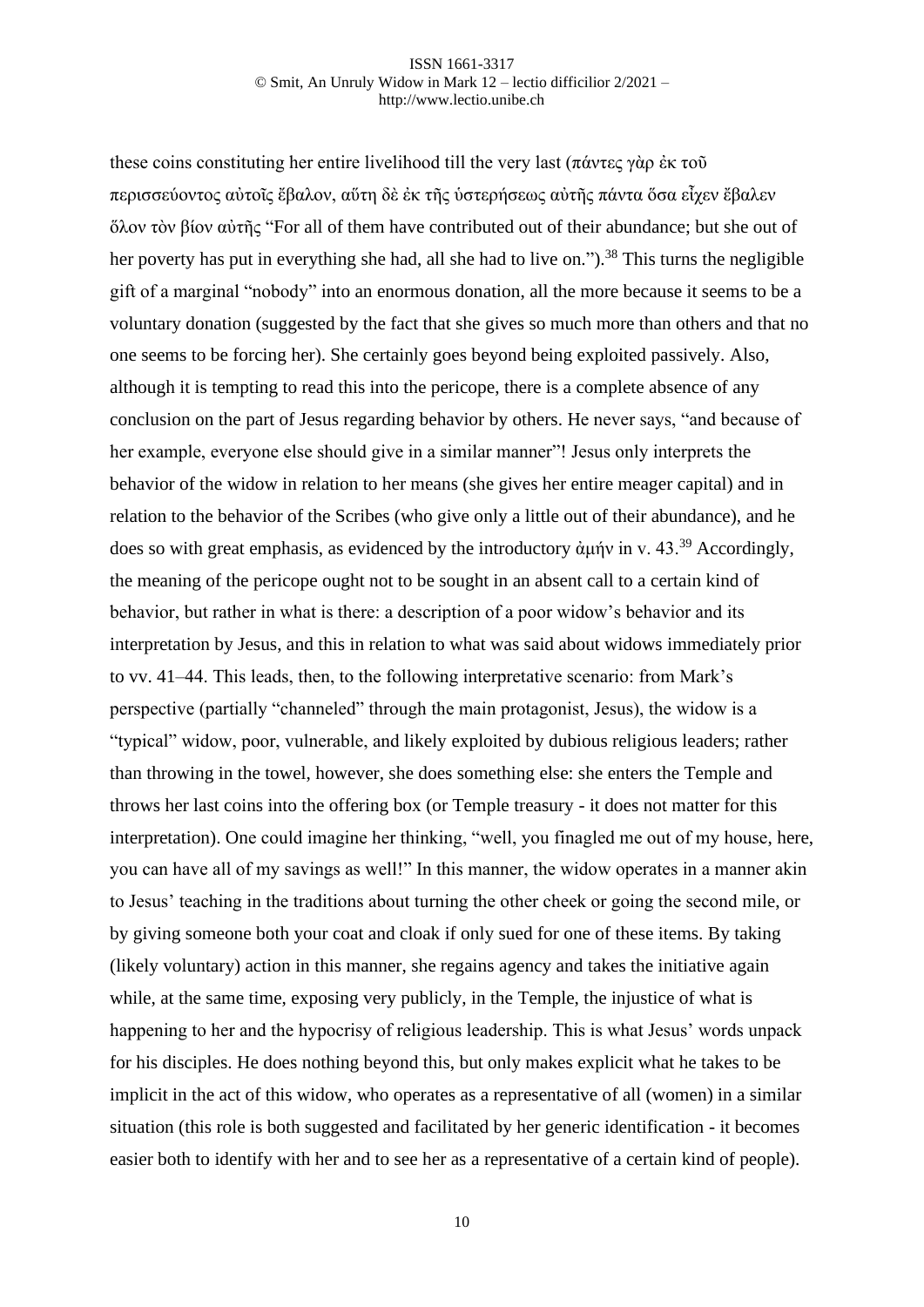The second effect of the widow's action, exposing the hypocrisy of the situation, can be unpacked further, beyond regaining agency. It is also made explicit by Jesus in his comparison between the widow and the Scribes that the latter give much less than the former, even if they position themselves as particularly pious and honorable (cf. vv. 38–40). Their willingness to give compares negatively with the voluntary gift of the widow. For this reason, the widow transforms from a hapless victim to someone who actively exposes those who abuse and exploit her: by making public their unwillingness to give and their own religious hypocrisy. This also means that the Scribes, not primarily the Temple, are the focus of the widow's/Jesus' criticism here; the Temple becomes a focus in Mark 13.<sup>40</sup>

All of this should not romanticize the widow, or Jesus' perspective on her, but rather take the desperate situation in which she finds herself as starting point for interpretation and to give it its full weight. In the interpretation offered here, the widow does not act out of largesse, piety, or some other noble motivation, but rather with the courage of despair, both of which, the courage and the despair, are real. Her fate after her act remains unknown. Will she die when the Temple is destroyed (as Jesus indicates in Mark 13), or will she starve before that? Precisely the despair that gives her courage, it seems, makes what she does, from Jesus' perspective, a strong sign that contains an accusation against the society that impoverished her to such an extent that she is willing to act desperately. With her act, she regains, at least from Mark's perspective, her dignity, although she may well lose her life because of it.<sup>41</sup>

The (voluntary) gift of the widow in the Temple, which has so far been interpreted with reference to its immediate literary context, can also be read against the background of a larger theme in the Gospel of Mark. This becomes possible particularly when it is observed that her actions change her from a passive person and a victim, someone who belongs to the class of exploited widows (as mentioned in v. 40), to someone who acts actively, albeit silently, defiantly, and with potentially catastrophic consequences for herself. In the narrative vignette of Mark 12:41–44, something happens, therefore, that plays an important role in the Gospel of Mark at large as well, in particular with reference to Jesus and his fate - that is, as a Christological narrative that identifies Jesus and interprets his life as that of the Christ in a very specific manner. While the widow's gift of superlative bounteousness allows her to regain agency and reclaim dignity, Jesus' disgraceful death on the cross is also interpreted by Mark as his free gift of himself (even Mark 14:36 can be read as Jesus' intentional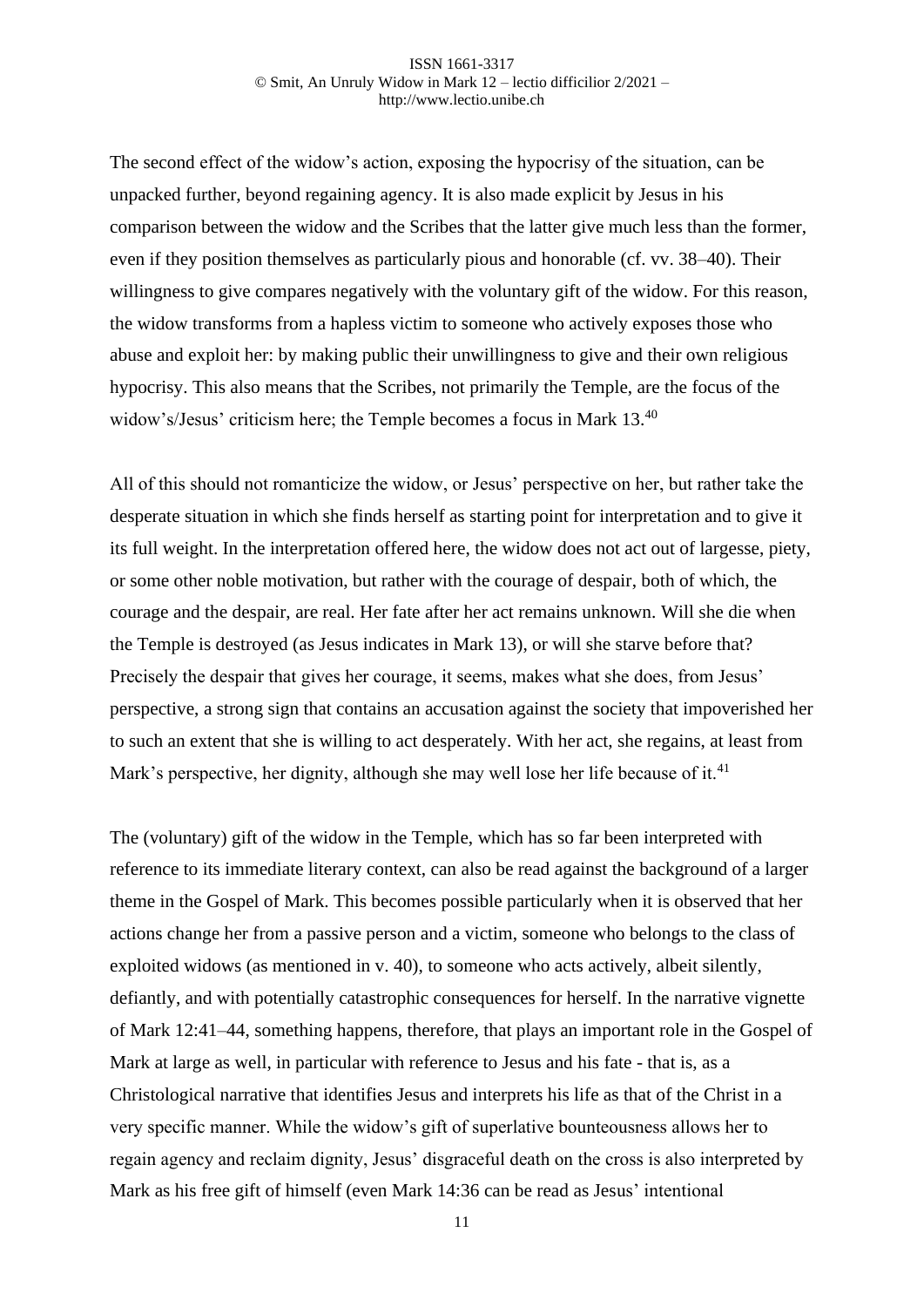surrendering of himself to the will of the Father). Key statements interpreting Jesus and his fate, such as Mark 10:45, are indicative of this, especially when reading them against the background of remarks that suggest a more passive role of Jesus and that are, in a way, reinterpreted by the more active statements. An example of this can be found in the sequence of 10:33 (ὁ υἱὸς τοῦ ἀνθρώπου παραδοθήσεται "the Son of Man will be handed over"; note that Jesus says this about his impending fate himself, also suggesting intentional surrender to it) and 10:45 (καὶ γὰρ ὁ υἱὸς τοῦ ἀνθρώπου οὐκ ἦλθεν διακονηθῆναι ἀλλὰ διακονῆσαι καὶ δοῦναι τὴν ψυχὴν αὐτοῦ λύτρον ἀντὶ πολλῶν "For the Son of Man came not to be served but to serve, and to give his life a ransom for many.").<sup>42</sup> This similarity might invite an interpretation of the widow in terms of a paradeigma of Christ-like identity, and she has frequently been interpreted as such. Such a comparison goes, of course, both ways: if the widow is like Jesus, then Jesus is also like the widow, and his defiant gift of his own life can be well understood as echoing the gift that the widow makes.

### **4. Conclusion**

The result of the exegesis of Mark 12:41–44, as it is offered here, is an understanding of this narrative as a text in which an exploited and seemingly powerless widow - "a certain poor widow," without a name or any other identity than belonging to the group whose houses are being devoured - acts (silently, yet voluntarily) in a manner which, in Jesus' eyes, gives her back her agency and dignity. Simultaneously, the deed exposes injustices and the insufficiency (or hypocrisy) of the piety of the Scribes. That is, at least, what takes place in Mark's account; we will never know what the widow thought herself, only how she appears in this narrative. In this interpretation, with the widow acting with the courage of despair and in a subversive manner, by going the second mile, as it were, and voluntarily throwing in both of her coins, after all that had already been taken from her, the pericope fits its context well. It continues the criticism of the Scribes in the preceding verses and prepares, given the setting in the Temple, for the criticism of the Temple in Mark 13. This widow exposes in miniature, yet for Mark in a representative manner, all that is wrong with religious leadership in Israel - and therefore also with the cult. More than a Christological chiffre, a helpless victim or an exemplary, devoted, and sacrificially minded disciple, the widow is thus an unruly woman who seems to rise in dignity and agency, against all odds, at the very moment of her downfall.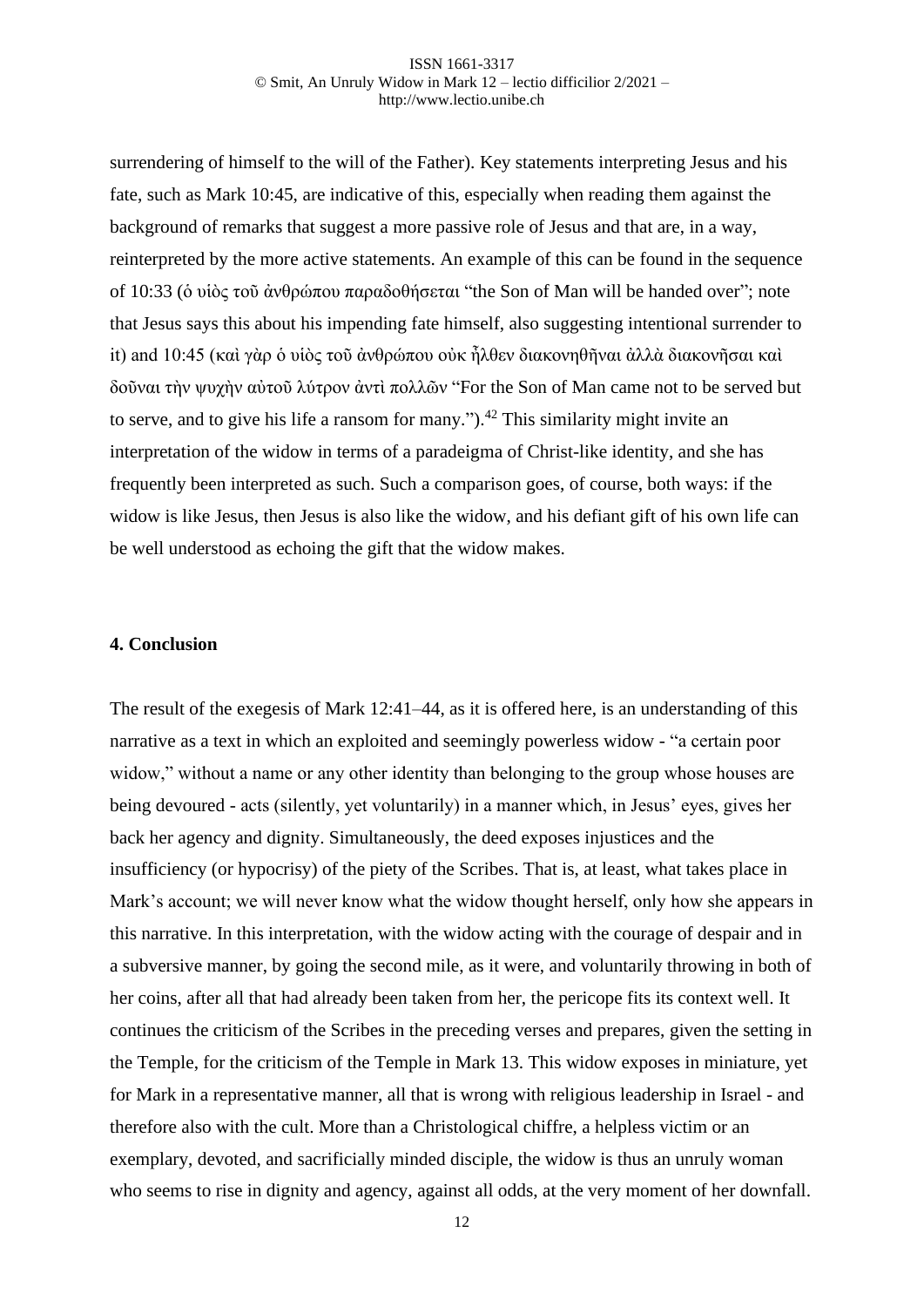One could even argue that Christ himself will give his life, in a similarly defiant manner, in her footsteps.

<sup>1</sup> This essay is a revised, updated, and expanded version of: Peter-Ben Smit, "Weerbarstige" weduwe," *Kerk en Theologie* 70 (2019), 312–320.

<sup>2</sup> Cf. esp. William Abbott, "Discipleship in Mark: Two Unlikely Models," *Landas* 13 (1991), 59–80, *passim*, John Paul Heil, *The Gospel of Mark as a Model for Action* (New York: Paulist Press, 1992), 254 (identifying her as a disciple who is not far from the kingdom);also, John R. Donahue, Daniel J. Harrington, *The Gospel of Mark* (Collegeville: Liturgical Press, 2002), 364. Johannes Beutler, "Die Gabe der armen Witwe: Mk 12:41–44," in: Josef Hainz, Hans-Winfried Jüngling, and Reinhold Sebott (eds.), "*Den Armen eine frohe Botschaft*" (Frankfurt am Main: Knecht, 1997), 125–136, varies on this theme by seeing in the widow an embodiment of the renewed people of God; cf. also Francis J. Moloney*, The Gospel of Mark: A Commentary* (Grand Rapids: Baker, 2002), 248. Different positions are taken by, e.g., Hans Leander, *Discourses of Empire. The Gospel of Mark from a Postcolonial Perspective*  (Atlanta: SBL, 2013), 233, and Camille Focant, *The Gospel According to Mark* (Eugene: Pickwick, 2012), 516.

<sup>3</sup> Cf., e.g., Adam Kubiś, "The Poor Widow's Mites: A Contextual Reading of Mark 12:41– 44," *The Biblical Annals* 3 (2013), 339–381. Cf. also Jeffrey W. Aernie, *Narrative Discipleship: Portraits of Women in the Gospel of Mark* (Eugene: Pickwick, 2018), 89. Bas van Iersel, *Mark: A Reader-Response Commentary* (Sheffield: Sheffield Academic Press, 1990), 385–396, combines an emphasis on discipleship with an emphasis on the widow's embodiment of Jesus' message; analogously: Joel Williams, *Other Followers of Jesus: Minor Characters as Major Figures in Mark's Gospel* (Sheffield: Sheffield Academic Press, 1994), 177.

<sup>4</sup> Cf., e.g., Geoffrey Smith, "A Closer Look at the Widow's Offering: Mark 12:41–44," *JETS* 40 (1997), 27–36, who combines the image of the widow as a victim of the perversion of the Scribes with emphasis on her own faith. The faith of the widow, however, is mentioned nowhere in the text - and it is the thesis of this contribution that she is more than a defenseless victim. See, for emphasis on the widow's faith, also, e.g., James R. Edwards, *The Gospel according to Mark* (Grand Rapids: Eerdmans, 2001), 17.349. Emphasis on socioeconomic/socio-religious exploitation can also be found in works including, for instance: Ched Myers, *Binding the Strong Man. A Political Reading of Mark's Story* (Maryknoll: Orbis,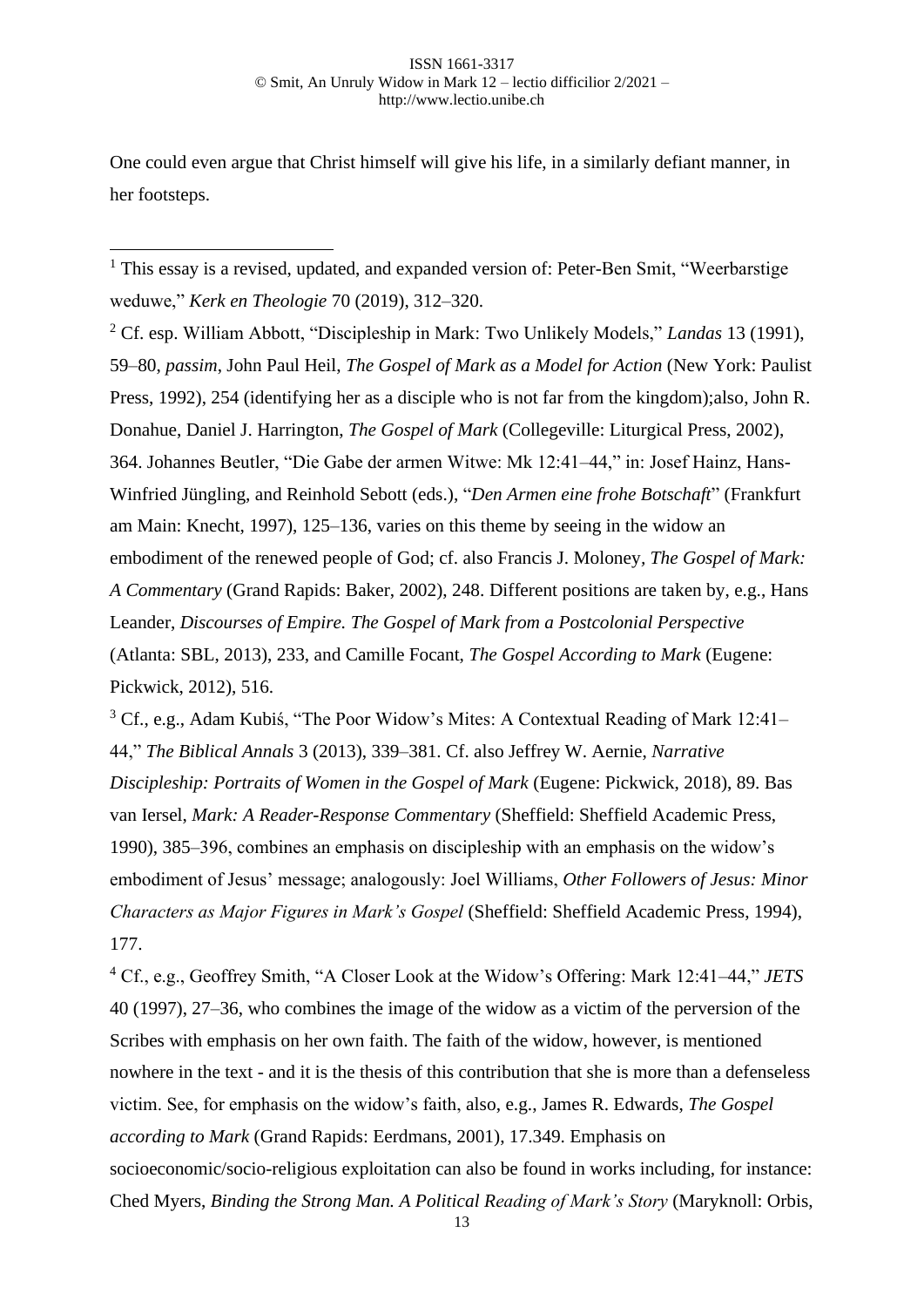2008 [1988]), 321–322; Hisako Kinukawa, *Women and Jesus in Mark: A Japanese Feminist Perspective* (Eugene: Wipf and Stock, 1994), 70–77, also opts for this interpretative emphasis.

 $5$  Cf. for a survey of interpretative options (not including the one proposed here) that also stresses lament: Addison G. Wright, "The Widow's Mites: Praise or Lament? - A Matter of Context," *Catholic Biblical Quarterly* 44 (1982), 256–265, 256–258 (proposing a "tragic" interpretation of the widow; cf. also Focant, *Mark*, 516); see further Markus Lau, "Die Witwe, das γαζοφυλάκιον und der Tempel. Beobachtungen zur mk Erzählung vom 'Scherflein der Witwe' (Mk 12,41–44)," *ZNW* 107 (2016), 186–205, 186–189. An earlier survey, to wit, is offered by Gerd Theissen, "Die Witwe als Wohltäterin. Beobachtungen zum urchristlichen Sozialethos anhand von Mk 12,41–44," in: Max Küchler and Peter Reinl (eds.), *Randfiguren in der Mitte* (Luzern: Exodus, 2003), 171–182, 171–172.

 $6$  The reading tactic on the basis of which the subversive character of turning the other cheek was uncovered can well be regarded as postcolonial, in the footsteps of which "empire critical" approaches were developed; see, e.g., Adam Winn, "Striking Back at Empire: Empire Theory and Response to Empire in the New Testament," in: idem (ed.), *An Introduction to Empire in the New Testament* (Atlanta: SBL, 2016), 1–14, 3. For earlier approaches to both postcolonial criticism and empire criticism/studies and a discussion of the relationship between the two - the two are related, and postcolonial theory provides important hermeneutical impetus for empire criticism/studies, yet they are not identical - see, e.g.: Stephen D. Moore, *Empire and Apocalypse. Postcolonialism and the New Testament*  (Sheffield: Sheffield Phoenix, 2006), 14–23, and Leander, *Discourses*.

 $<sup>7</sup>$  As different from the complementary interpretation (and approach) of Elizabeth Struthers</sup> Malbon, "The Poor Widow in Mark and Her Poor Rich Readers," *Catholic Biblical Quarterly* 53 (1991), 589–604, the proposal made here is certainly also intended to render other proposals less plausible. Even if texts are polyvalent and capable of an infinite production of meaning, not all such meanings are equally valid, exegetically speaking, even if inspiring theological insights can be derived (and have been derived) from questionable exegeses. <sup>8</sup> See, for an outline of such criticism in emphatically materialistic terms, Kuno Füssel, *Drei Tage mit Jesus im Tempel. Einführung in die materialistische Lektüre der Bibel* (Münster: Edition Liberación, 1987), 82–83; Füssel also draws attention to both the fact that Mark narrates in 12:28–34 a positively connoted encounter between Jesus and a Scribe (see also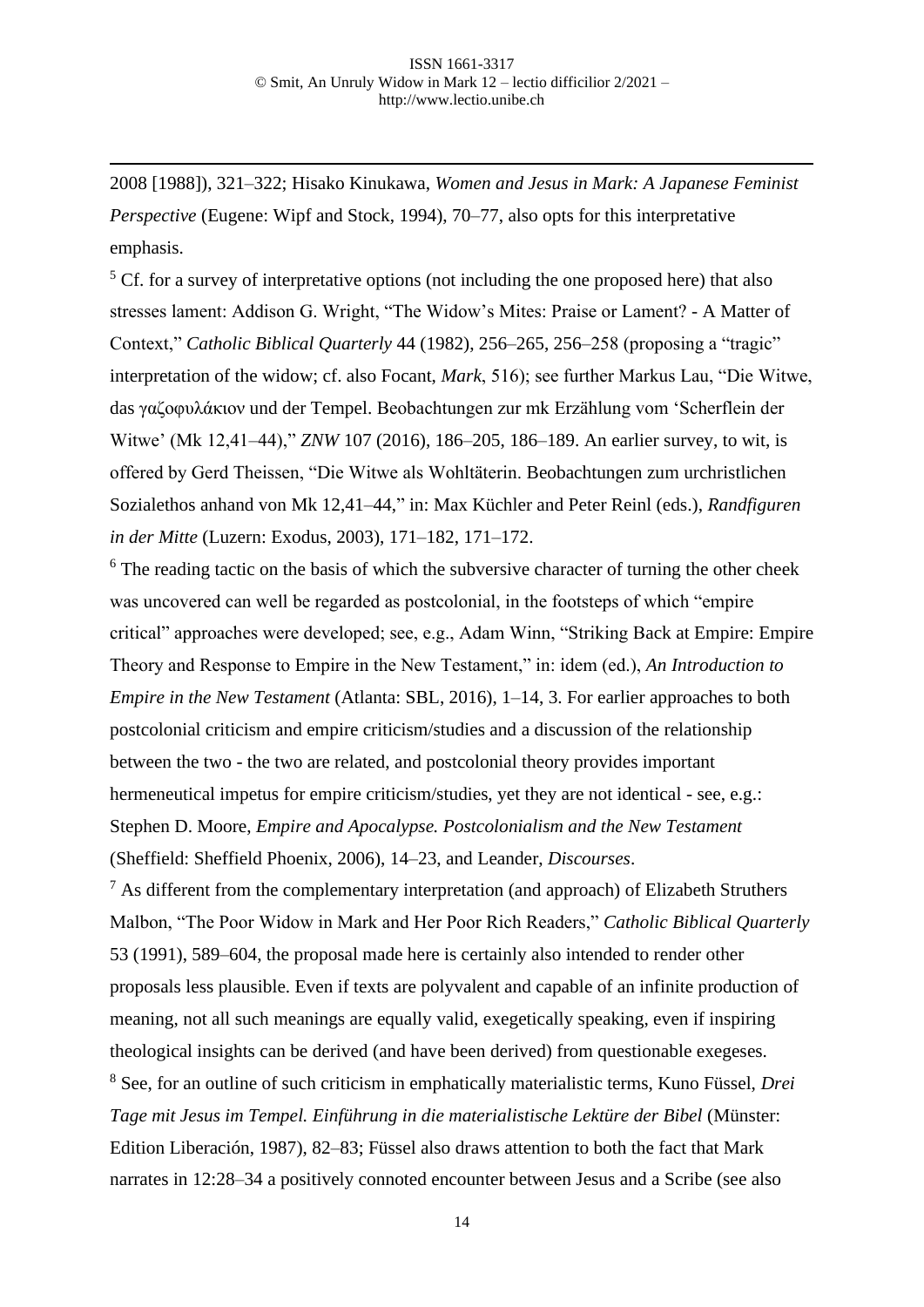Moore, *Empire*, 36). In addition, he underlines that the Temple as such is not problematic for Jesus, whereas the Temple as an economic institution is.

<sup>9</sup> Wright, "Mites," concluding as follows: "To the degree that there is any probability to the interpretation offered in this article, to that same degree one runs the risk of doing precisely what Jesus would have condemned, if one uses the story in the traditional fashion simplistically to encourage generous religious giving from the poor. Even if one is persuaded that the text should still be used in the traditional fashion (something which the present writer would find indefensible), to use it without explicitly qualifying it with Jesus' statements on Corban and on the devouring of widows' houses would be to handle the gospel materials irresponsibly." (265)

<sup>10</sup> Struthers Malbon, "Widow," taking a position against Wright as follows: "Wright's argument to the contrary seems more ingenious than convincing. Of course the widow's gift of 'her whole life' is not reasonable, but that is the same complaint that Peter makes (in 8:31– 33) of Jesus' willingness 'to give his life as a ransom for the many' (10:45). Wright's narrow contextual focus results in an unfortunate, if not unusual, case of 'blaming the victim.'" (596) <sup>11</sup> Amy-Jill Levine, "This Poor Widow . . .' (Mark 12:43) From Donation to Diatribe," in: Susan Ashbrook Harvey, Nathaniel DesRosiers, Shira L. Lander, Jacqueline Z. Pastis, Daniel Ullucci (eds.), *A Most Reliable Witness: Essays in Honor of Ross Shepard Kraemer* (Providence: Brown University, 2015), 183–193, 193**.** Why Levine suggests that causes of poverty are not touched upon by Mark is not entirely clear, given the statement οἱ κατεσθίοντες τὰς οἰκίας τῶν χηρῶν "they devour widows' houses" (Mark 12:40). The interpretative combination of piety and socioeconomic/socio-religious criticism can also be found in Susan Miller, *Women in Mark's Gospel* (London: T&T Clark, 2004), 124–125.  $12$  Levine, "'Widow," 193.

<sup>13</sup> E.g., Wolfgang Iser, "The Reading Process: A Phenomenological Approach," *New Literary History* 3 (1972), 279–299, 285–286.

<sup>14</sup> Ira Brent Driggers, "Revisiting Mark's Poor Widow (Mk. 12:41–44): The Case for Narrative Tension," in: Edwin K. Broadhead (ed.), *Let the Reader Understand: Essays in Honor of Elizabeth Struthers Malbon* (London: London, T&T Clark, 2018), 147–174. <sup>15</sup> Brent Driggers, *"*Revisiting," 169.

<sup>16</sup> Eve-Marie Becker, "Was die ,arme Witwe' lehrt: Sozial- und motivgeschichtliche Beobachtungen zu Mk 12,41-4par.," *New Testament Studies* 65 (2019), 148–165.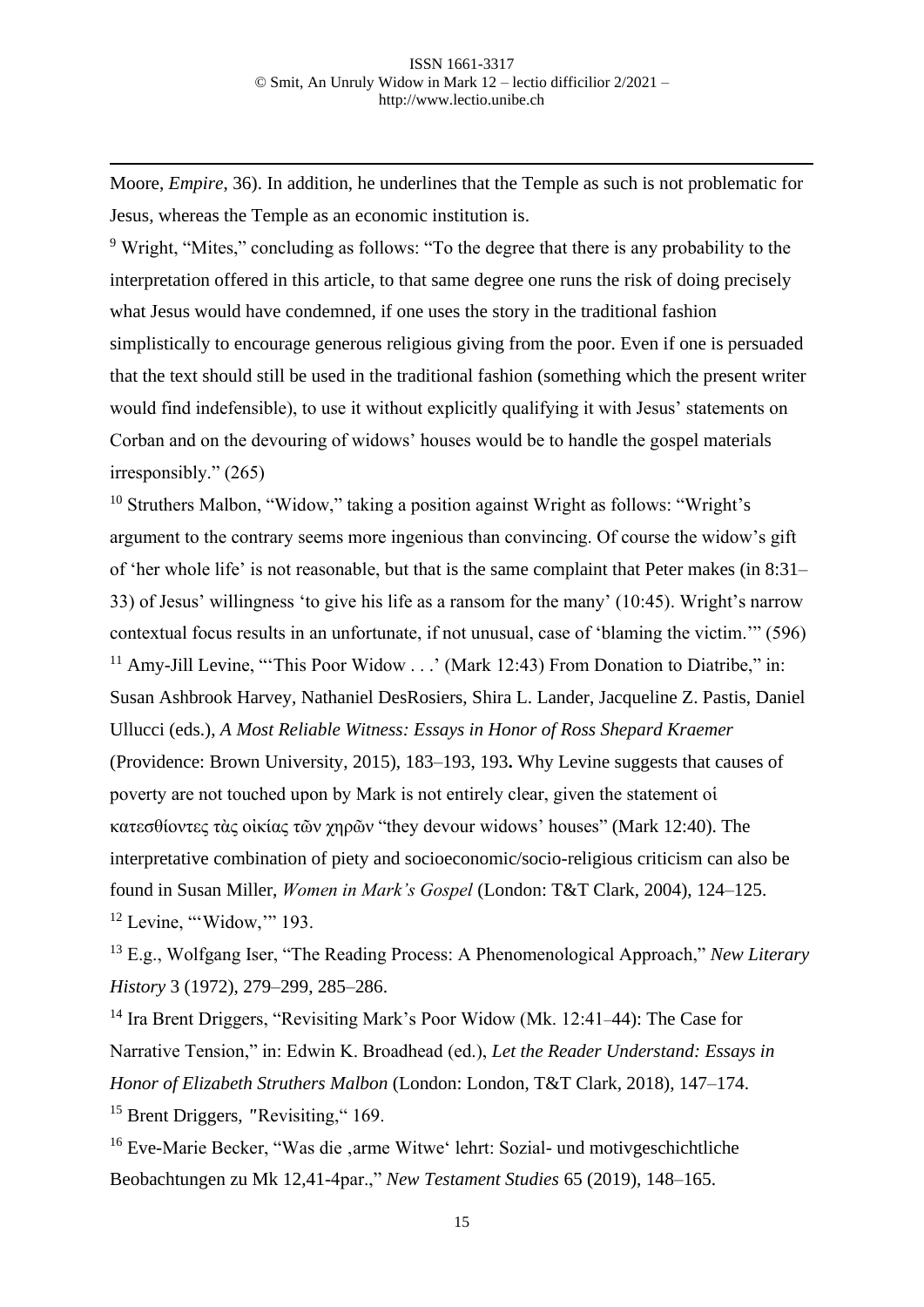$17$  The above three examples are by no means the only interpretations moving (back) into the pre-Wright tradition of interpretation; see also, e.g., Kubiś, "Mites," 339: "Nevertheless, by widening the immediate narrative context and reading the account within the larger Markinian framework, the interpretative ambiguity disappears. The widow is presented to Jesus' disciples, and to the readers of the Markinian story, as a positive example of self-denial motivated by faith, love and devotion toward God. Thus, she not only stands as a symbol of the faithful remnant of Israel, but, most importantly, presents a picture of Jesus' own selfoffering on the cross."

<sup>18</sup> Seong Hee Kim, "Rupturing the Empire: Reading the Poor Widow as a Postcolonial Female Subject (Mark 12:41–44)," *Lectio Difficilior* 2006:1

[\(http://lectio.unibe.ch/06\\_1/PDF/kim\\_rupturing.pdf,](http://lectio.unibe.ch/06_1/PDF/kim_rupturing.pdf) accessed 4 April 2021).

<sup>19</sup> Joseph Vicek Kozar, "The Owl and the Pussycat: An Off Kilter Reading of the Widow's Honorable Action at the Temple Treasury in Mark 12:41–44," *Proceedings—Eastern Great Lakes and Midwest Biblical Societies* 28 (2008) 41–53, 41–42.

<sup>20</sup> In this respect, the interpretation offered here correlates with that of Moore, *Empire*, 40–44, in that he also concentrates on the overabundant gift of the woman, with the following focus: "The woman's voluntary self-divestment of 'everything she had, all she had to live on'—at once an absolute and a thankless gesture - may be read as an act of epiphanic extravagance whose immeasurable immoderation thrusts it outside every conventional circle of economic exchange" (42). In addition, he comments: "In common with other radically countercultural trends in Mark … only more so - this gift beyond reciprocity would hint at liminal experiments in community that apocalyptically deconstruct the world as we know it." The question of a possible reclaiming of her own dignity by the widow does not play a role in Moore's interpretation.

<sup>21</sup> In arguing this, this essay builds on: Peter-Ben Smit, "Food and Gift - On the 'Words of Institution' in the Gospel of Mark," accepted for publication in: *Journal for the Study of the New Testament* (2021).

 $^{22}$  For an emphasis on the company that Jesus keeps as a hermeneutical key to understanding his identity, see, e.g., Nicholas Lash's commentary on the Apostles' Creed, *Believing Three Ways in One God* (Collegeville: Notre Dame, 1994). Moore, *Empire*, 44, suggests that Jesus should follow the example of the widow in terms of the gift that she gives, yet fails to do so; hence, it can well be contended that there is much more agreement between Jesus and the widow than that.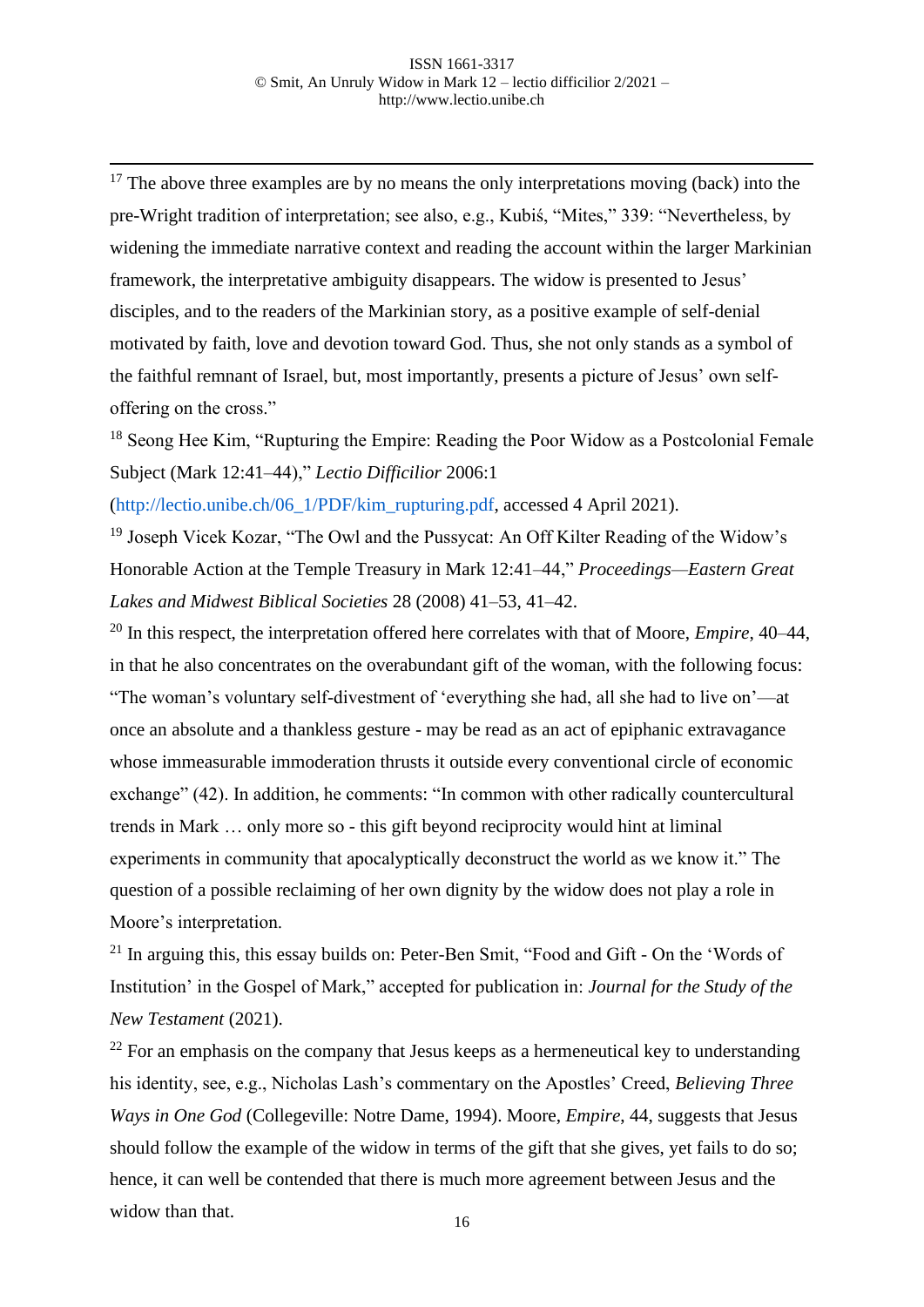<sup>23</sup> Cf. Hans-Ulrich Weidemann, "Die andere Wange. Die Thematisierung von männlicher Gewalt in antiken Maskulinitätsdiskursen am Beispiel der Bergpredigt im Matthäusevangelium," in: Uta Fenske and Gregor Schuhen (eds.), *Geschichte(n) von Macht und Ohnmacht. Narrative von Männlichkeit und Gewalt* (Bielefeld: Transkript, 2016), 31–50.  $24$  Weidemann, "Wange," 48.

<sup>25</sup> See, e.g., James M. Robinson, Paul Hoffmann, and John S. Kloppenborg (eds.), *The Critical Edition of Q* (Minneapolis: Fortress, 2000), *ad loc.*

 $26$  Lau, "Witwe," recently proposed that the widow does not give her money to the offering box but rather deposits it in the Temple treasury (which functioned as a kind of bank). His contribution is solid, but he overlooks a number of things: (a) the Temple treasury was also established by way of both a Temple tax and voluntary contributions (cf. the texts that Lau also refers to and comments upon them in: Josephus' *Ant.* and *Bell*. in: Steve Mason, *Judean War* 2 [Leiden: Brill, 2008], 34); (b) the scenario that the widow *deposits* all that she has to provide for her daily life is not very likely; a radical *donation* to the Temple might be more plausible, given the comments of Jesus and the narrative context; (c) the contrast with the Scribes should be taken into account more fully, as it may even concern a contrast between deposits (Josephus indicates that the wealthy tended to deposit their money in the Temple treasury) and a gift; (d) the amount of money that the widow deals with, namely a *quadrans*, makes it unlikely that this amount of money would be a viable deposit. In other words, even if Lau is correct that the text concerns the Temple treasury rather than an offering box, this does not mean that it concerns a deposit rather than a gift. The main issue with his interpretation is that he only considers one of the ways in which one's money could end up in the Temple treasury (as a deposit rather than as a tax or a gift), without paying due attention to the narrative logic of the text and its details. In fact, he thereby falls into the trap that he sees other exegetes falling into: by supplementing things that are not in the text as such. This may be the case for the notion of an "offering"; however, it certainly is the case for making a "deposit." Füssel, *Tage*, 82–83, assumes a background to the story of the Temple as a banking institution, yet still focuses on the widow's gift, not as a deposit but as an offering.  $27$  This is rightly emphasized by Heinz Giesen, "Poverty and Wealth in Jesus and the Jesus

Tradition," in: Tom Holmén and Stanley E. Porter, *Handbook for the Study of the Historical Jesus* 4 (Leiden: Brill, 2011), 3269–3304, 3287.

<sup>28</sup> Struthers Malbon, "Widow," 599, rightly emphasizes Jesus' reactive attitude when it concerns encounters with women.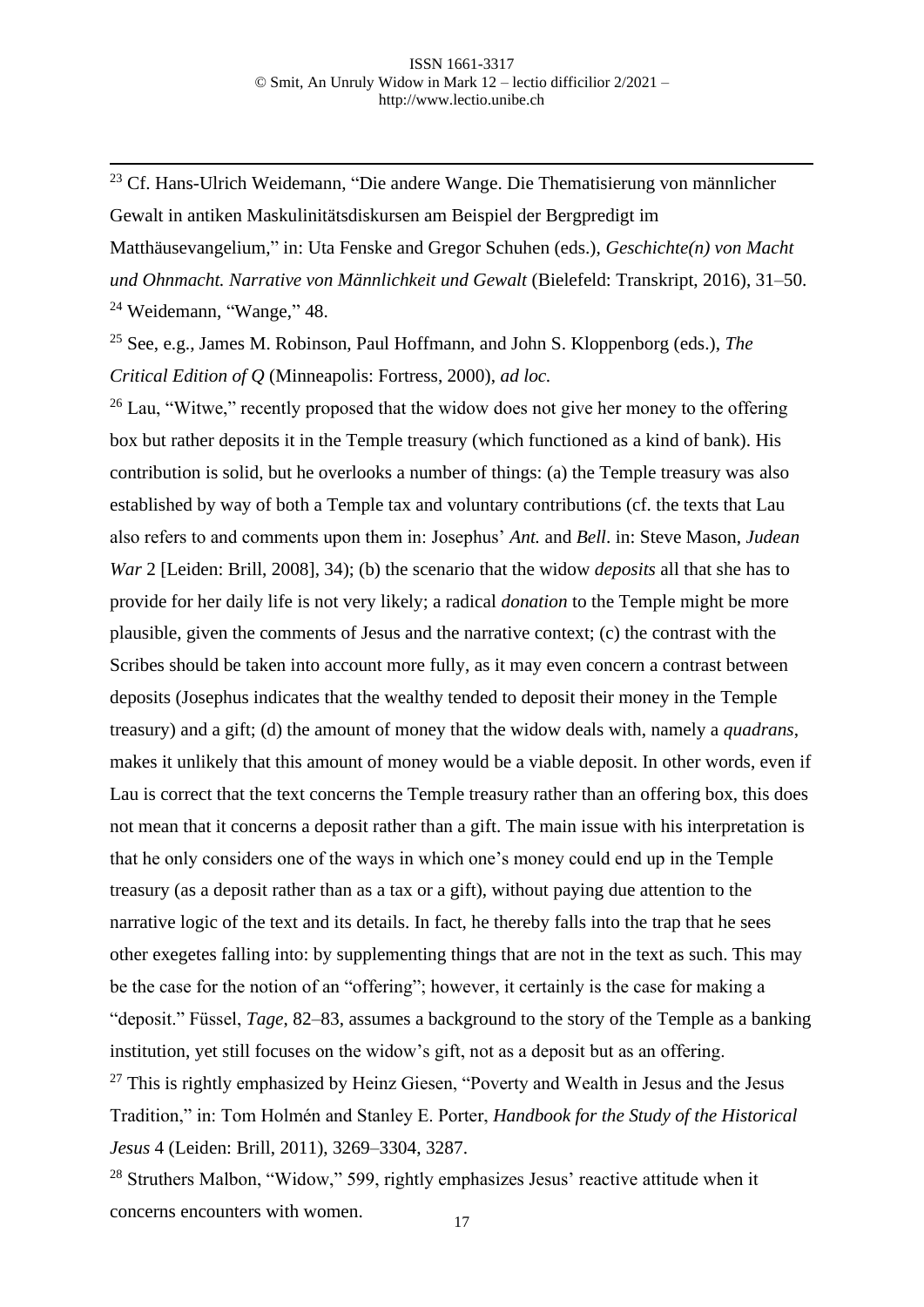<sup>29</sup> Regarding her silence, see also Susan E. Miller, "Women Characters in Mark's Gospel," in: Matthew Ryan Hauge and Christopher W. Skinner (eds.), *Character Studies and the Gospel of Mark* (London: Bloomsbury, 2014), 174–193, 185.

<sup>30</sup> This is probably also a subversive text, cf. Peter-Ben Smit, "Subversive Faith and Competition in Patronage: A Note on πίστις in Mark," *Journal of Theological Studies* (2020) (online first: [https://doi.org/10.1093/jts/flaa077\)](https://doi.org/10.1093/jts/flaa077).

<sup>31</sup> Cf. also Morna D. Hooker, *The Gospel According to St. Mark* (London: Black, 1991), 296, who stresses that the connection between the two texts is both linguistic and thematic.

<sup>32</sup> The widow as a *chiffre* for a vulnerable person is part of broader Biblical and ancient Near Eastern cultural knowledge, cf. Annette Schellenberg, "Hilfe für Witwen und Waisen: Ein gemein-altorientalisches Motiv in wechselnden alttestamentlichen

Diskussionszusammenhängen," *ZAW* 124 (2012), 180–200. In commentaries, see: Eugene M. Boring, *Mark. A Commentary* (Louisville: Westminster/John Knox, 2006), 351. He stresses the seriousness of offenses against widows and points to a number of HB/OT regulations regarding it: Ex. 22.22; Deut. 27.19; Jer. 7.6; 22.3; Ps. 146.9; Ezek. 22.7; Zach. 7.10; Mal. 3.5; cf. Deut. 10.18; 14.29; Ps. 68.5; Isa. 1.17; Jer. 49.11. The understanding of widows is relativized and questioned somewhat by Michael Sommer, "Schriftkundige und Weltenbummler? Witwen, Schrifthermeneutik und die 'Alltagswelt' der dokumentarischen Papyri," in: Jörg Frey and Nicole Rupschus (Hg.) *Frauen im antiken Judentum und frühem Christentum* (Tübingen: Mohr Siebeck, 2019), 151-174. The widow in Mark 12 can also be seen as an older or even elderly person, which contributes to the intersectional construction of her identity, which cannot be explored here in detail. See, however, Stefan Zorn,

"Wohltäterin, Systemopfer, Hilfsempfängerin oder Glaubensvorbild? Eine

Auslegungsdiskussion zur armen Witwe in Mk 12,41-44," in: Malte Cramer and Peter Wick (eds.) *Alter und Altern in der Bibel: Exegetische Perspektiven auf Altersdiskurse im Alten und Neuen Testament* (Stuttgart: Kohlhammer, 2021).

 $33$  Creative suggestions abound; these range at least from an interpretation in terms of sexual abuse by Günther Schwarz, "Die Häuser der Witwen verzehren? (Markus 12,40/Lk 20,47)," *Biblische Notizen* 88 (1997), 45–58, by way of a broader metaphor for "livelihood" (e.g., Lau, "Witwe"), and claiming ownership of or commercial access to the houses of widows and renting them out in order to literally eat so much (and so often) in these houses that it drove the widows into bankruptcy (e.g., Donahue and Harrington, *Mark*, 362–363).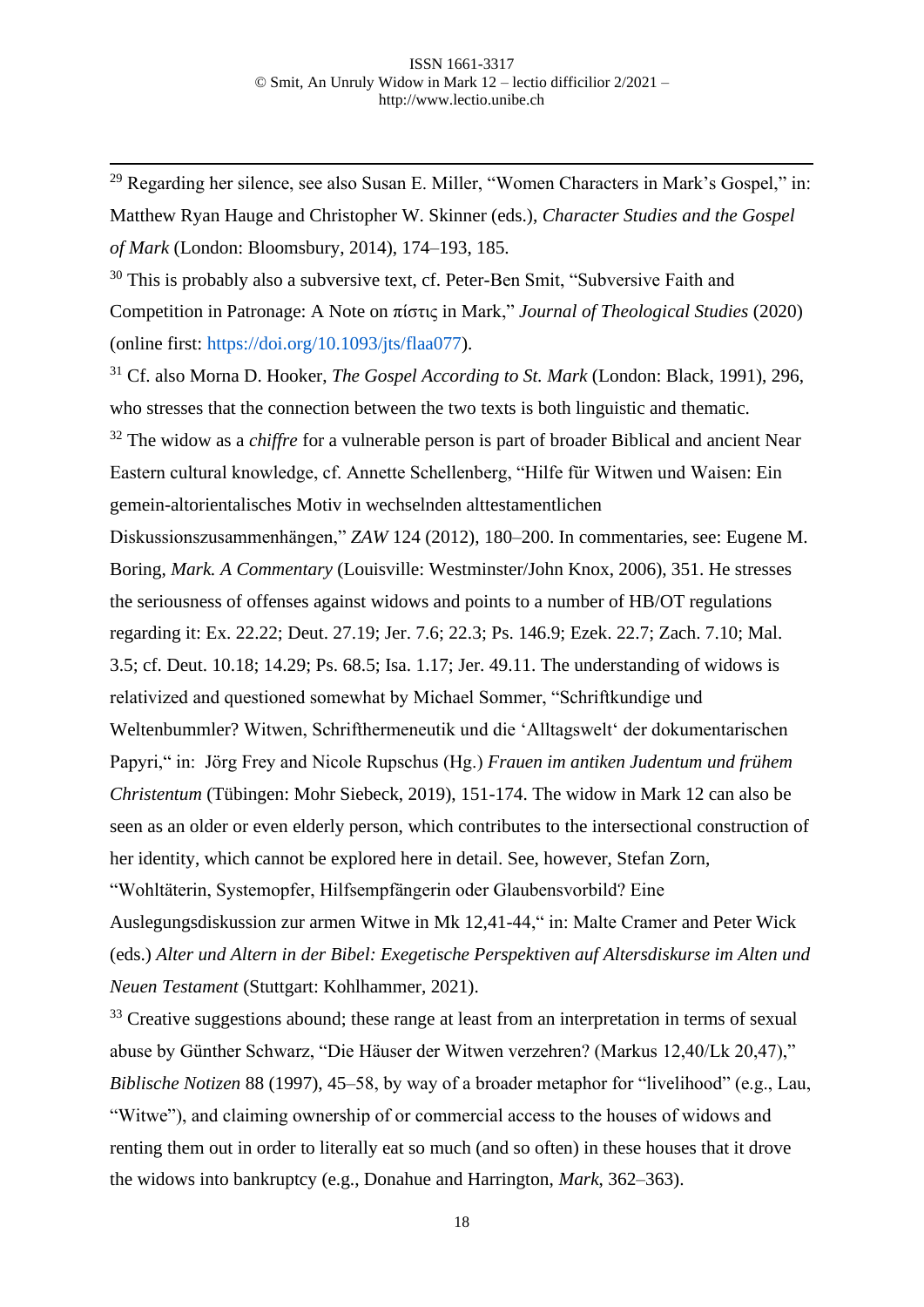<sup>34</sup> Cf. rightly Lau, "Witwe," 204, and e.g., Peter Dschulnigg, *Das Markusevangelium*  (Stuttgart: Kohlhammer, 2007), 329, with reference to Josephus, *Bell.* 6.282, which concerns the possessions of the wealthy (τούς οϊκους των εύπορων) that are stored in the Temple treasury (γαζοφυλάκιον) (as a deposit).

<sup>35</sup> *Nearly* pleonastic, as it has been shown that widows could also become economically independent (or relatively independent) persons. Cf., e.g., Angela Standhartinger, "Witwen im Neuen Testament," in: Adelheid M. von Hauff (ed.), *Frauen gestalten Diakonie. Band 1: Von der biblischen Zeit bis zum Pietismus* (Stuttgart: Kohlhammer, 2007) 141–154. Their position at large, however, remained vulnerable, not least because of legal reasons. See also: Richard H. Hiers, "Transfer of Property by Inheritance and Bequest in Biblical Law and Tradition," *Journal of Law and Religion* 10 (1993), 121–155.

<sup>36</sup> On the coins, see, e.g., R. T. France, *The Gospel According to Mark* (Grand Rapids: Eerdmans, 2002), 492–494, as well as Van Iersel, *Mark*, 385, Miller, "Women," 184. Hooker, *Mark*, 296, also indicates that, because the woman had *two* coins, she could have decided to give only one - that she gives both indicates that she intentionally gives all she has. She also calculates how small an amount it concerns: 1/64 of the daily wages of a day laborer (two *lepta* fit into a *quadrans*, four *quadrans* into one *as[sartion]*, of which sixteen fit into one *denarion*).

<sup>37</sup> Cf., e.g., Lau, "Witwe," 192.

<sup>38</sup> This is a technique employed more often by Mark, cf. the observations in Peter-Ben Smit, "Synoptic, Redactional, Stylistic, and Narratological Observations on the Retelling of Mark 7:30 in Matthew 15:28," *HTS Teologiese Studies/Theological Studies* 70 (2014) (http://www.hts.org.za/index.php/HTS/article/view/2690).

<sup>39</sup> Cf. Theissen, "Witwe," 178; Giesen, "Poverty," 3289; Focant, *Mark*, 515 - Jesus interprets the woman's behavior with emphasis and authority.

<sup>40</sup> Cf. for the more *mainstream* position that the criticism is levelled against the Temple cult, see commentaries, such as: Myers, *Binding*, 303; Leander, *Discourses*, 265. They rightly emphasize that Mark/the Markinian Jesus criticizes the religious system and its leaders, yet up until Mark 12 the focus is on the Scribes and others; the Temple as such only gets the center stage in Mark 13.

broader use of the term elsewhere gives every reason to take it literally). Theissen, "Witwe,"  $41$  In order to grasp the impact of what is described in vv.  $41-44$ , the reference to the "entire" livelihood" of the widow in v. 44 has to be taken literally (with, e.g., Moloney, *Mark*, 247; the